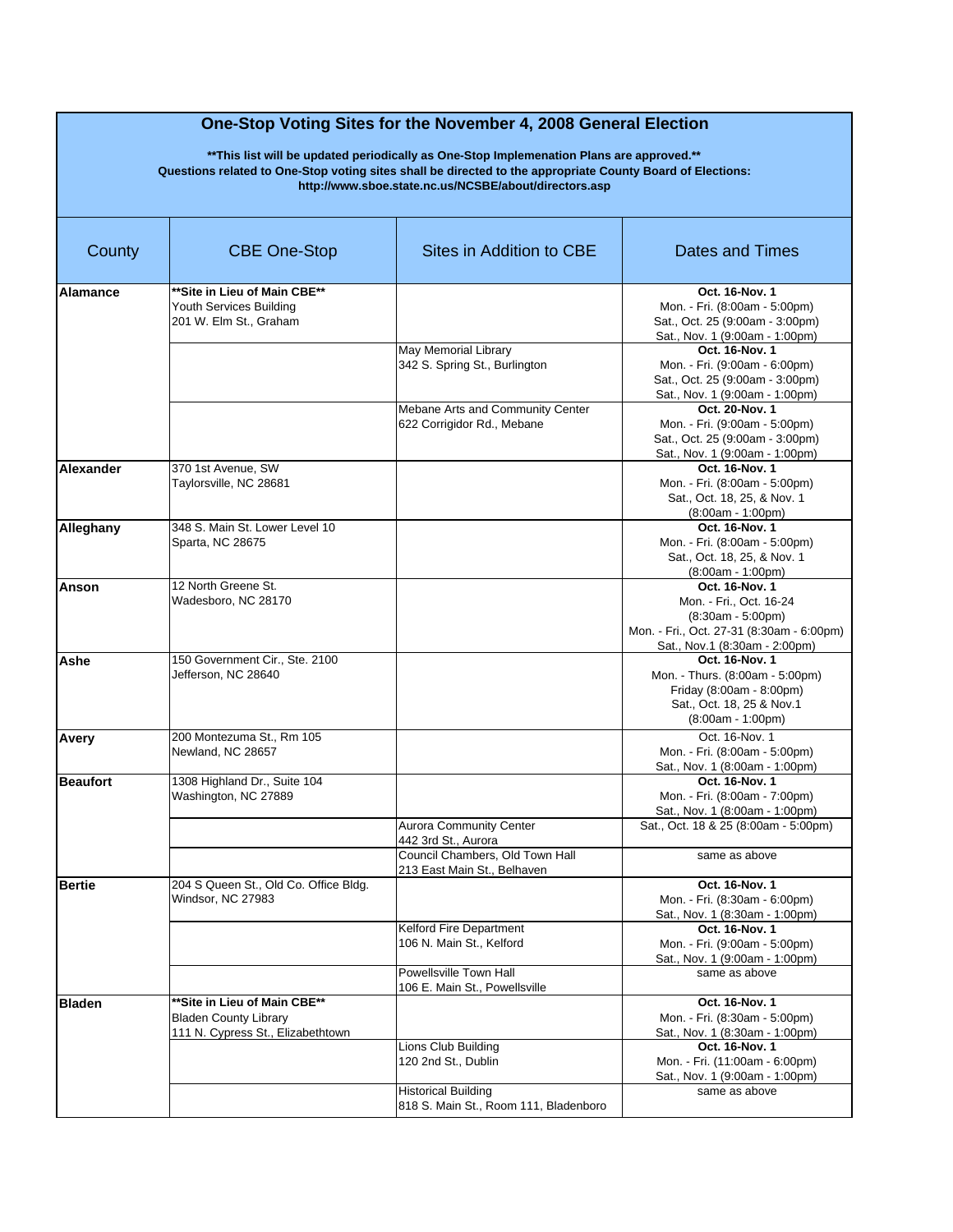| County           | <b>CBE One-Stop</b>                                                                                  | Sites in Addition to CBE                                                                      | Dates and Times                                                                                                             |
|------------------|------------------------------------------------------------------------------------------------------|-----------------------------------------------------------------------------------------------|-----------------------------------------------------------------------------------------------------------------------------|
|                  |                                                                                                      | <b>Town Hall</b><br>1516 East Arcadia Rd., Riegelwood                                         | same as above                                                                                                               |
| <b>Brunswick</b> | 10 Referendum Dr. NE<br>Bolivia, NC 28422                                                            |                                                                                               | Oct. 16-Nov. 1<br>Mon. - Fri. (8:30am - 5:00pm)<br>Sat., Nov. 1 (10:00am - 1:00pm)                                          |
|                  |                                                                                                      | North Brunswick High School<br>114 Scorpion Dr., Leland                                       | Oct. 16-Nov. 1<br>Mon. - Fri. (10:00am - 6:00pm)<br>Sat., Oct 18 & 25 (10:00am - 4:00pm)<br>Sat., Nov. 1 (10:00am - 1:00pm) |
|                  |                                                                                                      | <b>Belville Elementary School</b><br>757 River Rd., Leland                                    | same as above                                                                                                               |
|                  |                                                                                                      | <b>Brunswick Educational Transition Center</b><br>104 Ocean Hwy E., Supply                    | same as above                                                                                                               |
|                  |                                                                                                      | <b>Brunswick Community College Annex</b><br>705 N. Lord St., Southport                        | same as above                                                                                                               |
|                  |                                                                                                      | Oak Island Recreation Center<br>3003 E. Oak Island Dr., Oak Island                            | same as above                                                                                                               |
|                  |                                                                                                      | National Guard Armory<br>5050 Main St., Shallotte                                             | same as above                                                                                                               |
|                  |                                                                                                      | Jessie Mae Monroe Elementary School<br>250 Pea Landing Rd. NW, Ash                            | same as above                                                                                                               |
| <b>Buncombe</b>  | **Site in Lieu of Main CBE**<br><b>Buncombe County Training Center</b><br>199 College St., Asheville |                                                                                               | Oct. 16-Nov. 1<br>Mon. - Sat. (8:30am - 6:00pm)<br>Sat., Nov. 1 (8:30am - 5:00pm)                                           |
|                  |                                                                                                      | <b>Biltmore Square Mall</b><br>800 Brevard Rd., Asheville                                     | Oct. 16-Nov. 1<br>Mon. - Sat. (10:00am - 6:00pm)<br>Sat., Oct. 18 (10:00am - 9:00pm)<br>Sat., Nov. 1 (8:30am - 5:00pm)      |
|                  |                                                                                                      | <b>Innsbruck Mall</b><br>85 Tunnel Rd., Asheville                                             | same as above                                                                                                               |
|                  |                                                                                                      | <b>Asheville Senior Opportunity Centerx</b><br>36 Grove St., Asheville                        | Oct. 16-Nov. 1<br>Mon. - Sat. (10:00am - 6:00pm)<br>Sat., Nov. 1 (8:30am - 5:00pm)                                          |
|                  |                                                                                                      | Avery's Creek Community Center<br>36 Grove St., Asheville                                     | same as above                                                                                                               |
|                  |                                                                                                      | Bee Tree Fire Department<br>822 Bee Tree Rd, Swannanoa                                        | same as above                                                                                                               |
|                  |                                                                                                      | Fairview Branch Library<br>1 Taylor Rd., Fairview                                             | same as above                                                                                                               |
|                  |                                                                                                      | Leicester Branch Library<br>1561 Alexander Rd., Leicester                                     | same as above                                                                                                               |
|                  |                                                                                                      | South Buncombe Branch Library<br>260 Overlook Rd., Asheville                                  | same as above                                                                                                               |
|                  |                                                                                                      | North Asheville Branch Library<br>1030 Merrimon Ave., Asheville                               | same as above                                                                                                               |
|                  |                                                                                                      | Oak Forest Presbyterian Church<br>880 Sand Hill Rd., Asheville                                | same as above                                                                                                               |
|                  |                                                                                                      | West Asheville Branch Library<br>942 Haywood Rd., Asheville                                   | same as above                                                                                                               |
|                  |                                                                                                      | Weaverville Town Hall<br>30 South Main St., Weaverville                                       | same as above                                                                                                               |
|                  |                                                                                                      | Cheshire Village Black Mountain<br>7 Cheshire Dr., Black Mountain                             | same as above                                                                                                               |
|                  |                                                                                                      | University North Carolina Asheville<br>Zeis Hall, Room 018<br>1 University Heights, Asheville | same as above                                                                                                               |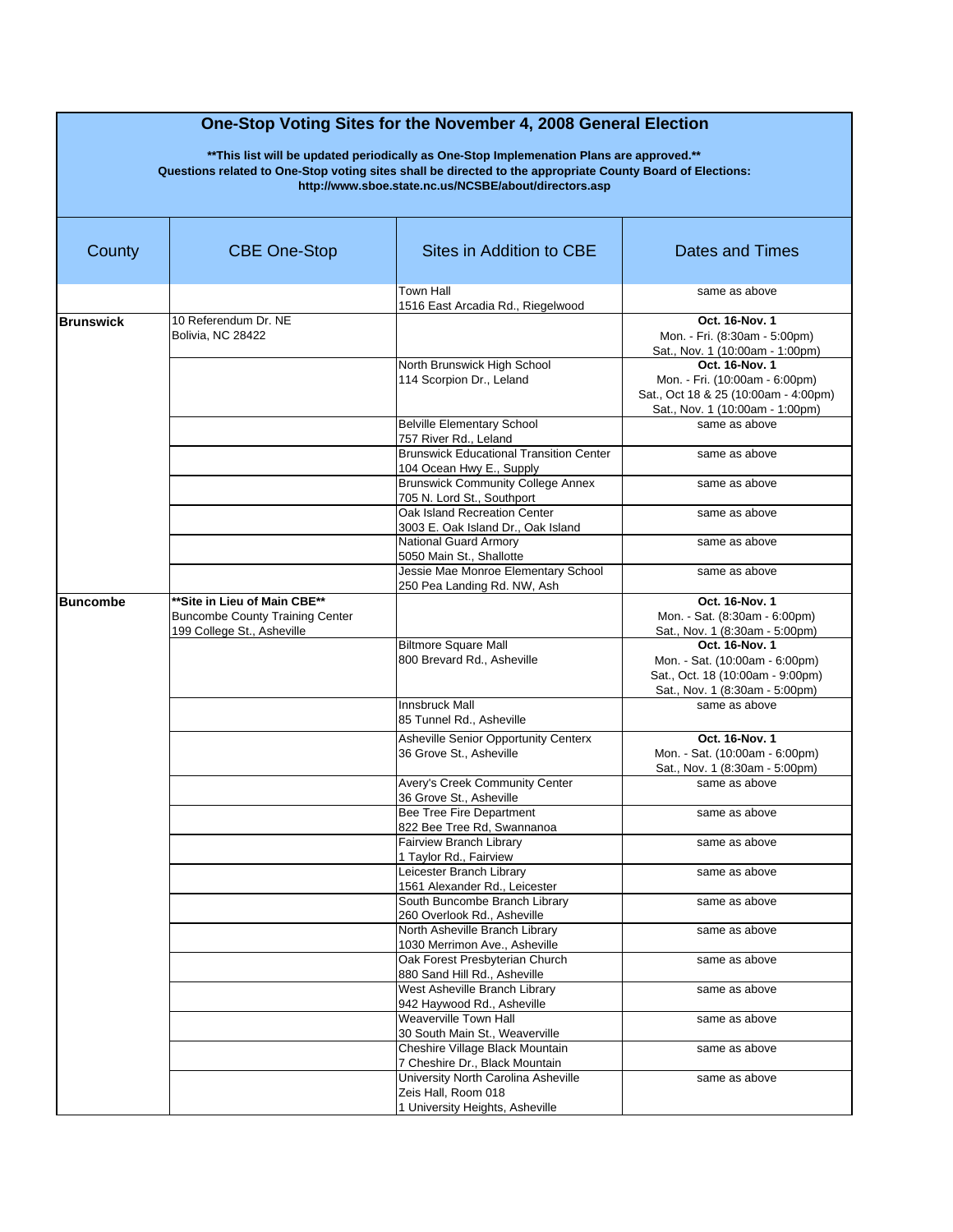| County          | <b>CBE One-Stop</b>                                                               | Sites in Addition to CBE                                                             | <b>Dates and Times</b>                                                                                                                                |
|-----------------|-----------------------------------------------------------------------------------|--------------------------------------------------------------------------------------|-------------------------------------------------------------------------------------------------------------------------------------------------------|
| <b>Burke</b>    | 201 West Meeting St.<br>Morganton, NC 28655                                       |                                                                                      | Oct. 16-Nov. 1<br>Mon. - Fri. (8:00am - 5:00pm)<br>Tues., Oct. 21 & Thurs., Oct. 23 (8:00am -<br>8:00 <sub>pm</sub><br>Sat., Nov. 1 (8:00am - 1:00pm) |
|                 |                                                                                   | Glen Alpine City Hall Council Chamber<br>103 Pitts Street, Glen Alpine               | same as above                                                                                                                                         |
|                 |                                                                                   | <b>Burke County Senior Center</b><br>501 North Green St., Morganton                  | same as above                                                                                                                                         |
|                 |                                                                                   | <b>NC Cooperative Extension Building</b><br>130 Ammons Dr., Morgnton                 | same as above                                                                                                                                         |
|                 |                                                                                   | Valdese Town Hall Council Chamber<br>121 Faet St. SW, Valdese                        | same as above                                                                                                                                         |
|                 |                                                                                   | Connelly Springs City Hall,<br>Community Rm<br>1030 US Highway 70, Connelly Springs  | same as above                                                                                                                                         |
|                 |                                                                                   | Hildebran Town Hall - Council Chamber<br>202 South Center St., Hildebran             | same as above                                                                                                                                         |
| <b>Cabarrus</b> | 53 Corban Ave. SE<br>Concord, NC 28025                                            |                                                                                      | Oct. 16-Nov. 1<br>Mon. - Fri. (8:30am - 5:00pm)<br>Sat., Nov. 1 (8:30am - 3:00pm)                                                                     |
|                 |                                                                                   | Kannapolis Train Depot<br>201 South Main St., Kannapolis                             | Oct. 27-Nov. 1<br>Mon. - Fri. (11:00am - 7:00pm)<br>Sat., Nov. 1 (9:00am - 3:00pm)                                                                    |
|                 |                                                                                   | Harrisburg Library<br>201 Sims Parkway, Harrisburg                                   | same as above                                                                                                                                         |
| <b>Caldwell</b> | **Site in Lieu of Main CBE**<br>City/County Chamber Room<br>905 West Ave., Lenoir | <b>Shuford Recreation Center</b>                                                     | Oct. 16-Nov. 1<br>Mon. - Fri. (8:00am - 5:00pm)<br>Sat., Oct 18 & 25 (8:00am - 5:00pm)<br>Sat., Nov. 1 (8:00am - 5:00pm)                              |
|                 |                                                                                   | 51 Pinewood Rd., Granite Falls                                                       | same as above                                                                                                                                         |
| Camden          | 117 N Hwy 343<br>Camden, NC 27921                                                 |                                                                                      | Oct. 16-Nov. 1<br>Mon. - Fri. (8:00am - 5:00pm)<br>Sat., Nov. 1 (8:00am - 5:00pm)                                                                     |
| <b>Carteret</b> | 1510 Live Oak St<br>Beaufort, NC 28516-1898                                       |                                                                                      | Open normal business hours<br>Sat., Nov. 1 (8:00am - 1:00pm)                                                                                          |
|                 |                                                                                   | Bridgeway Church of the Nazarene<br>100 Lockhart Dr., Beaufort                       | Oct. 16-Nov. 1<br>Mon. - Fri. (8:00am - 5:00pm)<br>Sat., Nov. 1 (8:00am - 1:00pm)                                                                     |
|                 |                                                                                   | Western Park Community Center<br>275 Old Hwy 58, Swansboro                           | same as above                                                                                                                                         |
|                 |                                                                                   | Crystal Coast Church of the Nazarene<br>4311 Country Club Rd., Morehead City         | Oct. 16-Oct. 31<br>Mon. - Fri. (8:00am - 5:00pm)                                                                                                      |
| <b>Caswell</b>  | 139 E. Church St.<br>Yanceyville, NC 27379                                        |                                                                                      | Oct. 16-24<br>Mon. - Fri. (8:00am - 5:00pm)<br>Oct. 27-Nov. 1<br>Mon. - Fri. (8:00am - 7:30pm)<br>Sat., Nov. 1 (8:00am - 1:00pm)                      |
|                 |                                                                                   | Caswell County Courthouse, Downstairs<br>Courtroom<br>139 E. Church St., Yanceyville | same as above                                                                                                                                         |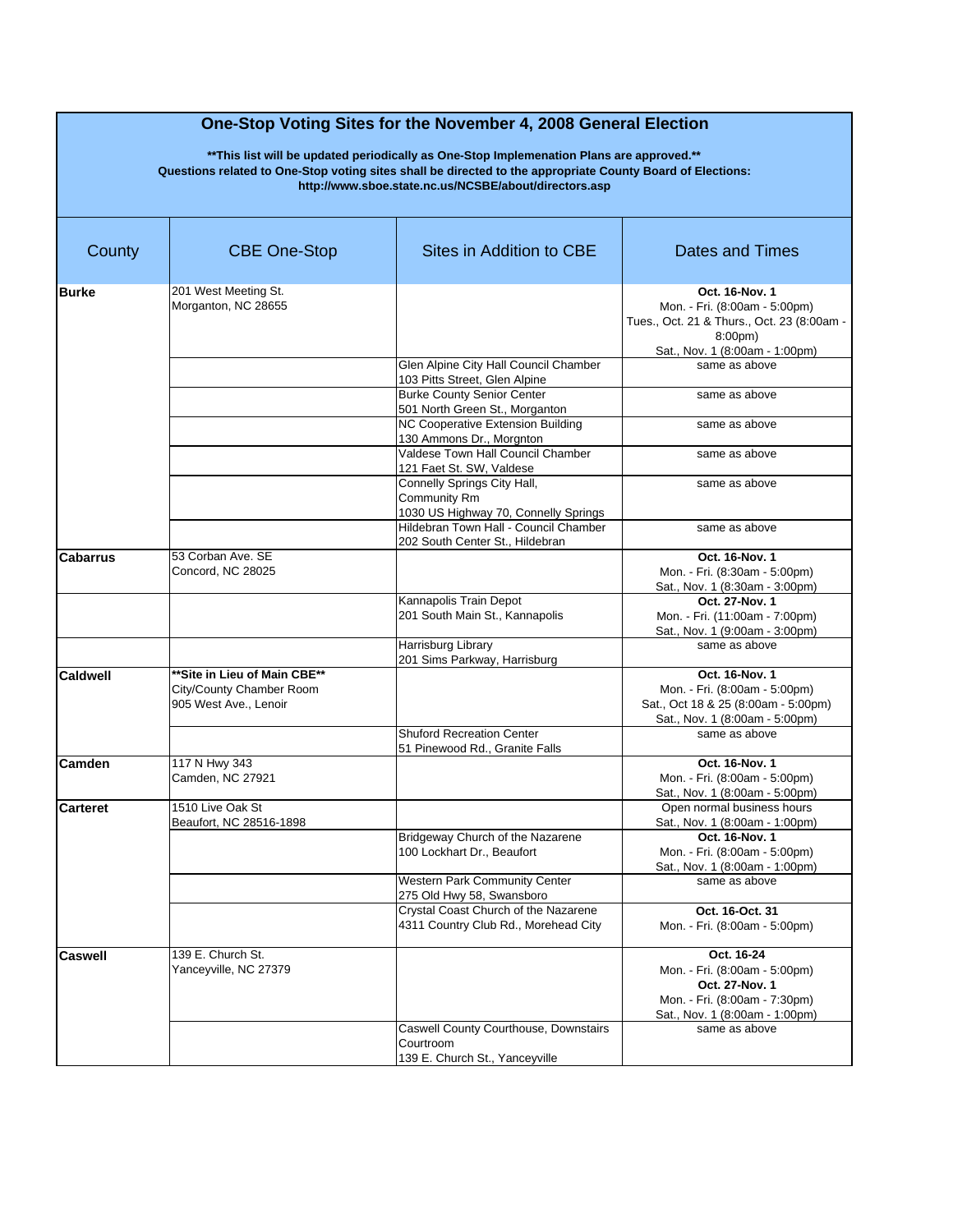| County           | <b>CBE One-Stop</b>                                                                   | Sites in Addition to CBE                                                                           | <b>Dates and Times</b>                                                                                                                                   |
|------------------|---------------------------------------------------------------------------------------|----------------------------------------------------------------------------------------------------|----------------------------------------------------------------------------------------------------------------------------------------------------------|
| Catawba          | **Site in Lieu of Main CBE**<br>Catawba County Main Library<br>115 West C St., Newton |                                                                                                    | Oct. 16-Nov. 1<br>Mon. - Fri. (8:00am - 6:00pm)<br>Sat., Oct. 18 & 25 (9:00am - 3:00pm)<br>Sat., Nov. 1 (9:00am - 3:00pm)                                |
|                  |                                                                                       | <b>Highland Recreation Center</b><br>1451 8th St. Dr. NE, Hickory                                  | Oct. 16-Nov. 1<br>Mon. - Fri. (9:00am - 6:00pm)<br>Sat., Oct. 18 & 25 (9:00am - 3:00pm)<br>Sat., Nov. 1 (9:00am - 3:00pm)                                |
|                  |                                                                                       | Sherrill's Ford/Terrell Fire and Rescue<br>Headquarters<br>4011 Slanting Bridge Rd., Sherrill Ford | Oct. 20-Oct. 31<br>Mon. - Fri. (9:30am - 6:30pm)<br>Sat., Oct. 25 (9:00am - 3:00pm)                                                                      |
|                  |                                                                                       | Southwest Library<br>2944 South NC 127 Hwy, Hickory                                                | Oct. 20-Oct. 31<br>Mon. - Fri. (9:00am - 6:00pm)<br>Sat., Oct. 25 (9:00am - 3:00pm)                                                                      |
| Chatham          | 984 Thompson St., Ste. D<br>Pittsboro, NC 27312                                       |                                                                                                    | Oct. 16-Nov. 1<br>Mon. - Fri. (8:00am - 7:00pm)<br>Sat., Oct. 18, 25, & Nov. 1<br>$(10:00am - 3:00pm)$                                                   |
|                  |                                                                                       | Chatham Downs Shopping Center<br>190 Chatham Downs Dr., Suite 101,<br>Chapel Hill                  | Oct. 16-Nov. 1<br>Mon. - Fri. (10:00am - 7:00pm)<br>Sat. (10:00am - 3:00pm)                                                                              |
|                  |                                                                                       | <b>Siler City Community Center</b><br>111 South Third Ave., Siler City                             | same as above                                                                                                                                            |
| <b>Cherokee</b>  | 17 Peachtree St., Suite B<br>Murphy, NC 28906                                         |                                                                                                    | Open normal business hours                                                                                                                               |
|                  |                                                                                       | Andrews Mountain Real Estate Building<br>13760 US 19, Andrews                                      | Oct. 16-Nov. 1<br>Mon. - Fri. (10:00am - 6:00pm)<br>Sat., Nov. 1 (9:00am - 5:00pm)                                                                       |
| Chowan           | 103 East King St.<br>Edenton, NC 27932                                                |                                                                                                    | Oct. 16-Nov. 1<br>Mon. - Fri. (8:00am - 5:00pm)<br>Sat., Nov. 1 (8:00am - 1:00pm)                                                                        |
|                  |                                                                                       | D.F. Walker Alumni Building<br>824 North Oakum St., Edenton                                        | same as above                                                                                                                                            |
| Clay             | 54 Church St.<br>Hayesville, NC 28904                                                 |                                                                                                    | Oct. 16-Nov. 1<br>Mon. - Fri. (9:00am - 5:00pm)<br>Fri., Oct. 31 (8:00am - 3:00pm)<br>Sat., Oct. 25 (9:00am - 12:00pm)<br>Sat., Nov. 1 (9:00am - 5:00pm) |
| <b>Cleveland</b> | 215 Patton Dr.<br>Shelby, NC 28150                                                    |                                                                                                    | Oct. 16-Nov. 1<br>Mon. - Fri. (8:00am - 7:00pm)<br>Sat., Oct. 18 & 25 (8:00am - 5:00pm)<br>Sat., Nov. 1 (8:00am - 1:00pm)                                |
|                  |                                                                                       | <b>Boiling Springs Town Hall</b><br>145 South Main St., Boiling Springs                            | Oct. 27-Nov. 1<br>Mon. - Fri. (9:00am - 6:00pm)<br>Sat., Nov. 1 (9:00am - 1:00pm)                                                                        |
|                  |                                                                                       | Palm Tree Methodist Church Fellowship<br>Hall<br>1160 West Stagecoach Trail, Lawndale              | same as above                                                                                                                                            |
|                  |                                                                                       | Masonic Lodge Fellowship Hall<br>800 Landing St., Kings Mountain                                   | same as above                                                                                                                                            |
| <b>Columbus</b>  | 50 Legion Dr., Suite A<br>Whiteville, NC 28472                                        |                                                                                                    | Oct. 16-Nov. 1<br>Mon. - Fri. (8:30am - 5:00pm)<br>Sat., Nov. 1 (8:30am - 1:00pm)                                                                        |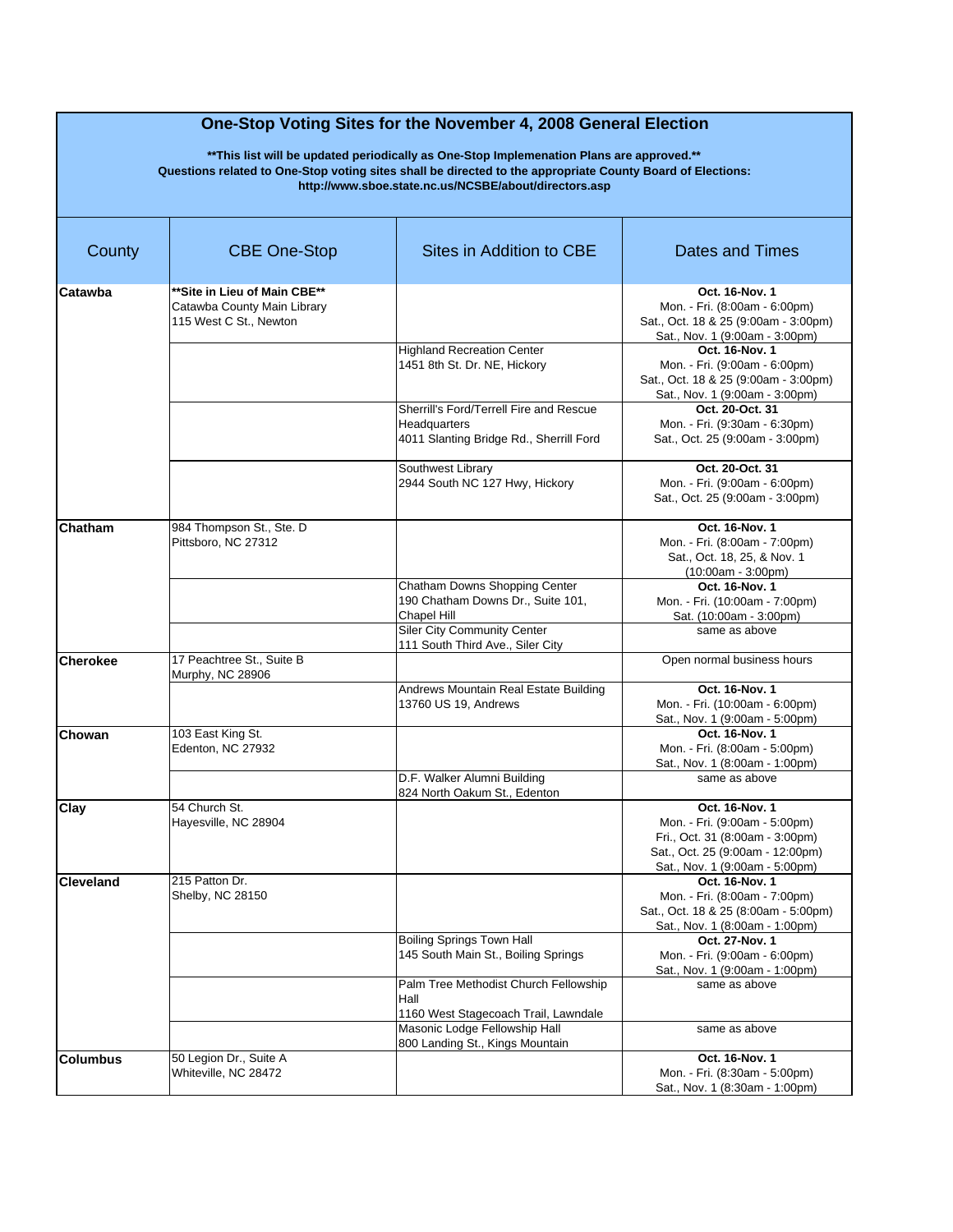| County            | <b>CBE One-Stop</b>                                                                                   | Sites in Addition to CBE                                                               | Dates and Times                                                                                                                                                                                                              |
|-------------------|-------------------------------------------------------------------------------------------------------|----------------------------------------------------------------------------------------|------------------------------------------------------------------------------------------------------------------------------------------------------------------------------------------------------------------------------|
|                   |                                                                                                       | <b>Bolton Town Hall</b><br>221 9th St., Bolton                                         | Oct. 22-Oct. 24<br>Oct. 29-Oct.31<br>Wed. - Fri. (2:00am - 8:00pm)                                                                                                                                                           |
|                   |                                                                                                       | Chadbourn Municipal Annex<br>208 E. First Ave., Chadbourn                              | same as above                                                                                                                                                                                                                |
|                   |                                                                                                       | Fair Bluff Fire & Rescue<br>653 Railroad St., Fair Bluff                               | same as above                                                                                                                                                                                                                |
|                   |                                                                                                       | Riegelwood Senior Center<br>2694 General Howe Hwy., Riegelwood                         | same as above                                                                                                                                                                                                                |
|                   |                                                                                                       | <b>Tabor City Courthouse</b><br>110 W. Fourth St., Tabor City                          | same as above                                                                                                                                                                                                                |
|                   |                                                                                                       | Old Dock Community Building<br>12820 New Britton Hwy E., Nakina                        | same as above                                                                                                                                                                                                                |
| Craven            | ** Site in Lieu of Main CBE**<br><b>Craven County Government Building</b><br>406 Craven St., New Bern |                                                                                        | Oct. 16-Nov. 1<br>Mon. - Fri. (8:00am - 5:00pm)<br>Sat., Nov. 1 (9:00am - 1:00pm)                                                                                                                                            |
|                   |                                                                                                       | Cove City Fire Department<br>425 S. Main St., Cove City                                | same as above                                                                                                                                                                                                                |
|                   |                                                                                                       | #7 Fire Department (Grantham 1-A)<br>1703 Old Cherry Point Rd., New Bern               | same as above                                                                                                                                                                                                                |
|                   |                                                                                                       | West Craven High School Performing Arts<br>Center<br>2600 Streets Ferry Rd., Vanceboro | same as above                                                                                                                                                                                                                |
|                   |                                                                                                       | Havelock-Craven County Public Library<br>301 Cunningham Blvd., Havelock                | same as above                                                                                                                                                                                                                |
| <b>Cumberland</b> | 301 E. Russell St.<br>Fayetteville, NC 28301                                                          |                                                                                        | Oct. 16-Nov. 1<br>Mon.-Fri. Oct. 16-24 (8:00am - 5:00pm)<br>Sun., Oct. 19 (1:00pm - 5:00pm)<br>Mon.-Thurs., Oct. 27-30<br>$(8:00am - 7:00pm)$<br>Fri., Oct. 31 (8:00am - 5:00pm)<br>Sat., Oct. 25 & Nov. 1 (8:00am - 5:00pm) |
|                   |                                                                                                       | <b>Cliffdale Recreation Center</b><br>6404 Cliffdale Rd., Fayetteville                 | Oct. 16-Nov. 1<br>Mon., Tues., & Thurs.,<br>$(12:00 \text{pm} - 8:00 \text{pm})$<br>Wed., & Fri. (11:00am - 6:00pm)<br>Sat., Oct. 25 & Nov. 1<br>$(10:00am - 5:00pm)$<br>Sun., Oct. 19 (1:00pm - 5:00pm)                     |
|                   |                                                                                                       | North Regional Library<br>855 McArthur Rd., Fayetteville                               | same as above                                                                                                                                                                                                                |
|                   |                                                                                                       | <b>Hope Mills Recreation Center</b><br>5766 Rockfish Rd., Hope Mills                   | Oct. 16-Nov. 1<br>Mon., Tues., & Thurs.,<br>$(12:00 \text{pm} - 8:00 \text{pm})$<br>Wed., & Fri. (11:00am - 6:00pm)<br>Sat., Oct. 25 & Nov. 1<br>$(10:00am - 5:00pm)$<br>Sun., Oct. 19 (1:00pm - 5:00pm)                     |
|                   |                                                                                                       | East Regional Library<br>4809 Clinton Rd., Fayetteville                                | Oct. 16-Nov. 1<br>Mon. & Tues. (12:00pm - 8:00pm)<br>Wed. - Fri. (11:00am - 6:00pm)<br>Sat., Oct. 25 & Nov. 1<br>$(10:00am - 1:00pm)$                                                                                        |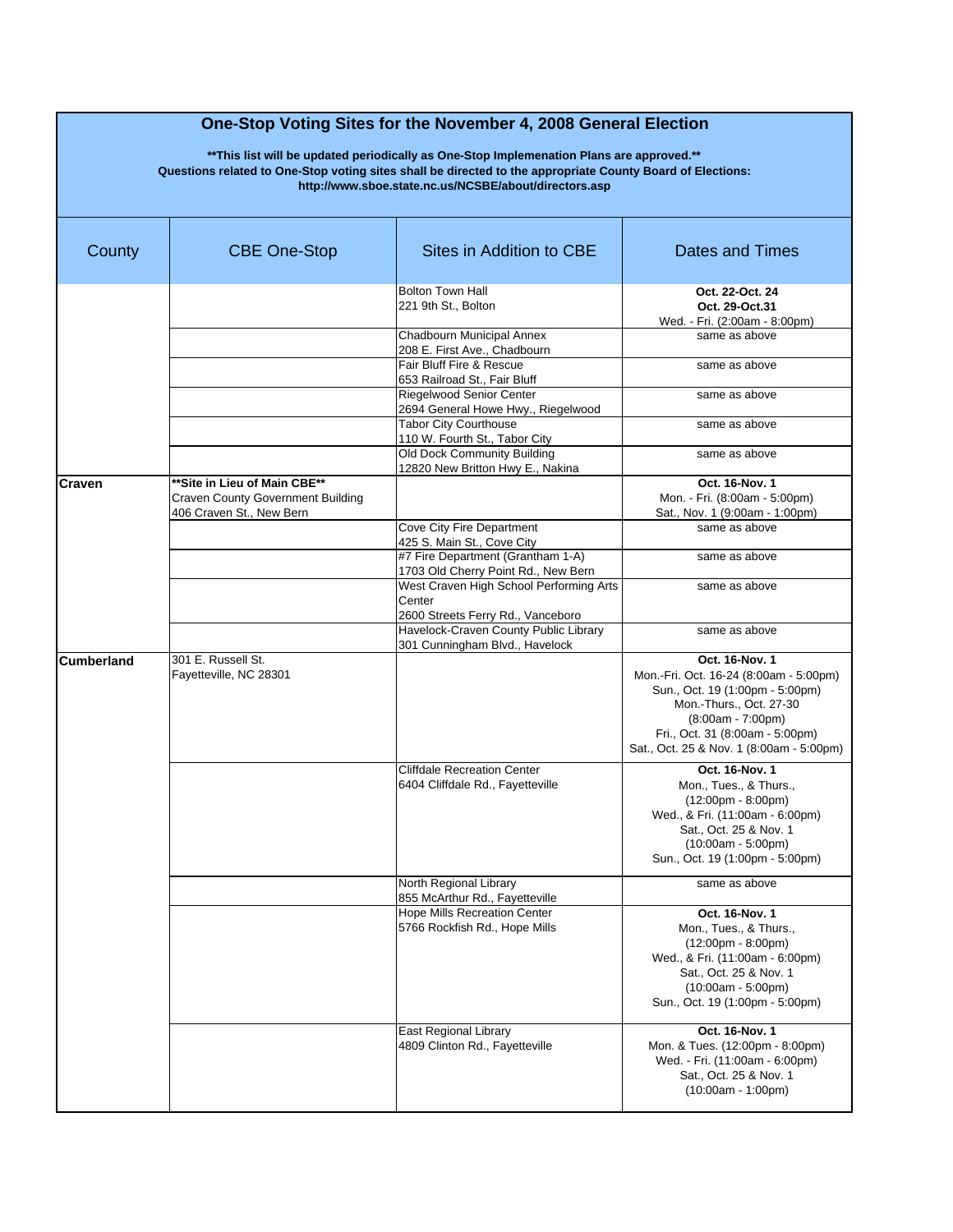| County           | <b>CBE One-Stop</b>                                                                       | Sites in Addition to CBE                                                                            | <b>Dates and Times</b>                                                                                                                                                   |
|------------------|-------------------------------------------------------------------------------------------|-----------------------------------------------------------------------------------------------------|--------------------------------------------------------------------------------------------------------------------------------------------------------------------------|
|                  |                                                                                           | Spring Lake Library<br>101 Laketree Blvd., Spring Lake                                              | same as above                                                                                                                                                            |
|                  |                                                                                           | <b>E E Miller Recreation Center</b><br>1347 Rim Rd., Fayetteville                                   | same as above                                                                                                                                                            |
|                  |                                                                                           | <b>Smith Recreation Center</b><br>1520 Slater Ave., Fayetteville                                    | Oct. 16-Nov. 1<br>Mon. & Tues. (12:00pm - 8:00pm)<br>Wed. - Fri. (11:00am - 6:00pm)<br>Sat., Oct. 25 & Nov. 1<br>$(10:00am - 5:00pm)$<br>Sun., Oct. 19 (1:00pm - 5:00pm) |
| <b>Currituck</b> | 2811 Caratoke Highway<br>Currituck, NC 27929                                              |                                                                                                     | Oct. 16-Nov. 1<br>Mon. - Fri. (8:00am - 5:00pm)<br>Sat., Nov. 1 (8:00am - 1:00pm)                                                                                        |
| Dare             | 954 Marshall C. Collins Dr.<br>Manteo, NC 27954                                           |                                                                                                     | Oct. 16-Nov. 1<br>Mon. - Fri. (8:30am - 5:00pm)<br>Sat., Nov. 1 (8:30am - 1:00pm)                                                                                        |
|                  |                                                                                           | <b>Baum Center</b><br>300 Mustian St., Kill Devil Hills<br>Fessenden Center                         | Oct. 16-Oct. 31<br>Mon. - Fri. (10:00am - 4:00pm)<br>same as above                                                                                                       |
| <b>Davidson</b>  | 912 Greensboro St.<br>Lexington, NC 27292                                                 | 46830 Highway 12, Buxton                                                                            | Oct. 16-Nov. 1<br>Mon. - Fri. (8:00am - 5:00pm)<br>Sat., Nov. 1 (8:00am - 1:00pm)                                                                                        |
|                  |                                                                                           | Midway Fire Dept.<br>228 Midway School Rd., Lexington                                               | Oct. 20-Nov. 1<br>Mon. - Fri. (10:00am - 6:00pm)<br>Sat., Nov. 1 (10:00am - 1:00pm)                                                                                      |
|                  |                                                                                           | Thomasville Library<br>14 Randolph St., Thomasville                                                 | same as above                                                                                                                                                            |
|                  |                                                                                           | Arcadia Community Building<br>1281 Community Rd., Lexington                                         | Oct. 22-Nov. 1<br>Mon. - Fri. (10:00am - 6:00pm)<br>Sat., Nov. 1 (10:00am - 1:00pm)                                                                                      |
|                  |                                                                                           | Davidson County Community College,<br>Mendenhall Building, Room 116<br>297 DCCC Rd., Lexington      | same as above                                                                                                                                                            |
| <b>Davie</b>     | 161 Poplare St., Ste. 102<br>Mocksville, NC 27028                                         |                                                                                                     | Oct. 16-Nov. 1<br>Mon. - Fri. (8:00am - 5:00pm)<br>Sat., Oct. 25 & Nov. 1 (8:00am - 1:00pm)                                                                              |
|                  |                                                                                           | Bermuda Town Hall, Council Room<br>120 Kinderton Blvd., Suite 100,<br>Bermuda Run                   | Oct. 27-Nov. 1<br>Mon. - Fri. (12:00pm - 6:00pm)<br>Sat., Nov. 1 (8:00am - 1:00pm)                                                                                       |
|                  |                                                                                           | Jerusalem Volunteer Fire Dept.<br>7185 NC Hwy 801 S, Mocksville<br>Wm R. Davie Volunteer Fire Dept. | same as above<br>same as above                                                                                                                                           |
| <b>Duplin</b>    | **Site in Lieu of Main CBE**<br>Kenan Memorial Auditorium<br>437 N. Main St., Kenansville | 3401 US Hwy 601 N, Mocksville                                                                       | Oct. 16-Nov. 1<br>Mon. - Fri. (9:00am - 5:00pm)<br>Sat., Nov. 1 (9:00am - 1:00pm)                                                                                        |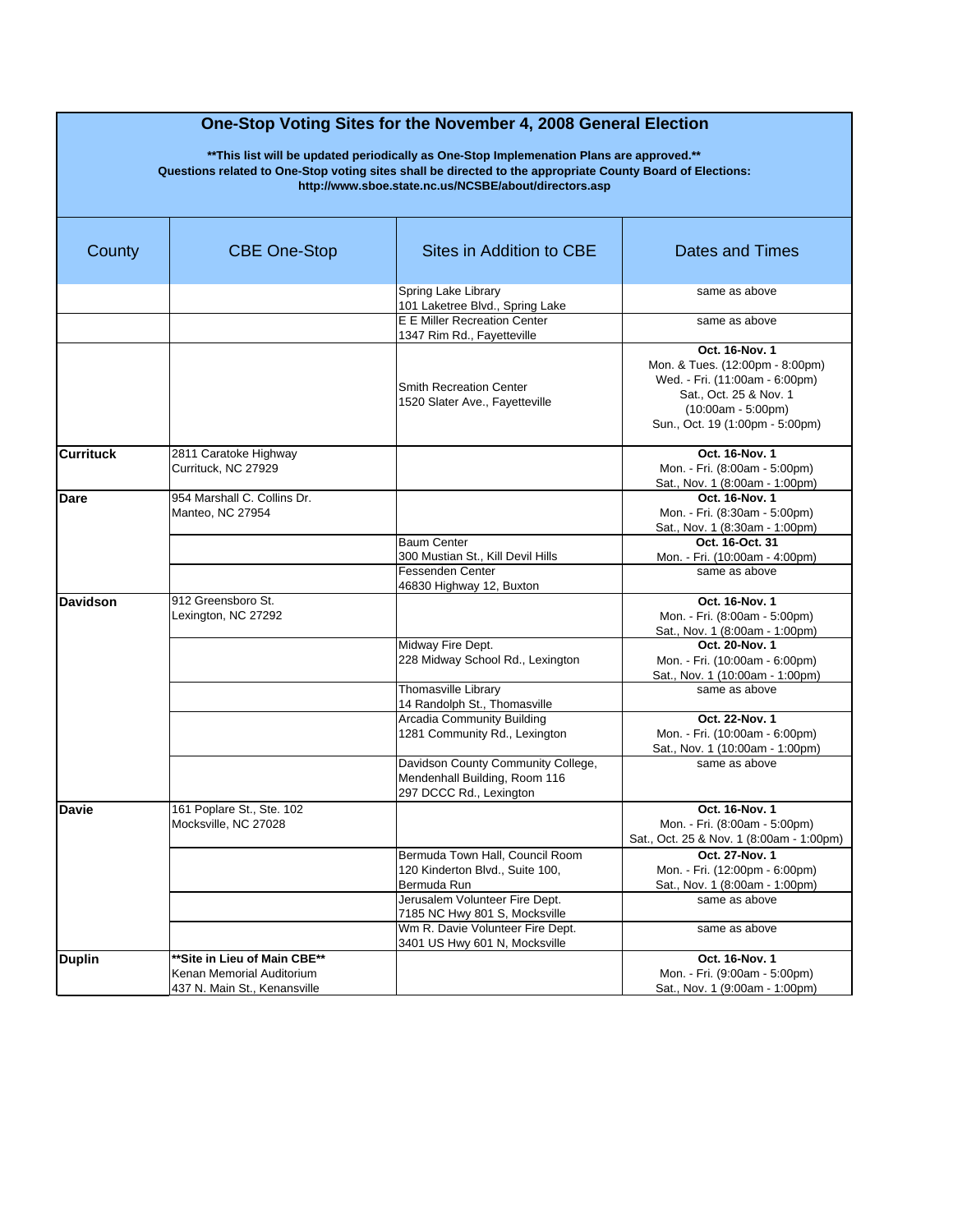| County    | <b>CBE One-Stop</b>                                                                                                                       | Sites in Addition to CBE                                                                                   | <b>Dates and Times</b>                                                                                                                                                                                                                                                                           |
|-----------|-------------------------------------------------------------------------------------------------------------------------------------------|------------------------------------------------------------------------------------------------------------|--------------------------------------------------------------------------------------------------------------------------------------------------------------------------------------------------------------------------------------------------------------------------------------------------|
| Durham    | 706 West Corporation St.<br>Durham, NC 27701                                                                                              |                                                                                                            | Oct. 16-Nov. 1<br>Mon. - Fri. Oct. 16-Oct 29 (9:00am -<br>5:30 <sub>pm</sub><br>Oct. 30-Oct. 31 (9:00am -7:00pm)<br>Sat., Oct. 18 (9:00am - 5:30pm)<br>Sun., Oct. 19 (12:00pm - 3:00pm)<br>Sat., Oct. 25 (9:00am - 5:30pm)<br>Sun., Oct. 26 (12:00pm - 5:30pm)<br>Sat., Nov. 1 (9:00am - 1:00pm) |
|           |                                                                                                                                           | North Regional Library<br>221 Milton Rd., Durham<br>NCCU Campus: Parish Center Meeting                     | same as above<br>same as above                                                                                                                                                                                                                                                                   |
|           |                                                                                                                                           | Room<br>1400 S. Alston Ave., Durham<br>East Regional Library                                               | same as above                                                                                                                                                                                                                                                                                    |
|           |                                                                                                                                           | 211 Lick Creek Ln., Durham<br><b>Forest View Elementary School</b><br>3007 Mt. Sinai Rd., Durham           | same as above                                                                                                                                                                                                                                                                                    |
|           |                                                                                                                                           | Southwest Elementary School<br>2320 Cook Rd., Durham<br>Duke University Campus: Old Trinity                | same as above<br>same as above                                                                                                                                                                                                                                                                   |
|           |                                                                                                                                           | Room, West Union<br>114 Chapel Dr., Durham                                                                 |                                                                                                                                                                                                                                                                                                  |
| Edgecombe | **Site in Lieu of Main CBE**<br>Edgecombe County Administration Bldg.,<br>1st Floor Auditorium<br>201 St. Andrew St.<br>Tarboro, NC 27886 |                                                                                                            | Open normal business hours                                                                                                                                                                                                                                                                       |
|           |                                                                                                                                           | Nash-Rocky Mount Board of Education<br>Adminstrative Bldg.<br>800 N. Fairview Rd., Rocky Mount             | Oct. 16-Nov. 1<br>Mon. - Fri. (8:00am - 6:00pm)<br>Sat., Oct. 18 & 25 (8:00am - 5:00pm)<br>Sat., Nov. 1 (8:00am - 5:00pm)                                                                                                                                                                        |
|           |                                                                                                                                           | Edgecombe County Memorial Library<br>201 S. First St., Pinetops                                            | same as above                                                                                                                                                                                                                                                                                    |
|           |                                                                                                                                           | MC Braswell Cultural and Educational<br>Development Center Inc.<br>649 Morning Star Church Rd., Battleboro | same as above                                                                                                                                                                                                                                                                                    |
| Forsyth   | 201 N. Chestnut St.<br>Winston-Salem, NC 27101                                                                                            |                                                                                                            | Oct. 16-Nov. 1<br>Mon. - Fri. (8:00am - 5:00pm)<br>Sun., Oct. 26 (1:00pm - 5:00pm)<br>Sat., Nov. 1 (10:00am - 1:00pm)                                                                                                                                                                            |
|           |                                                                                                                                           | Carver School Road Library<br>4915 Lansing Dr., Winston-Salem                                              | Oct. 20-Nov. 1<br>Mon. - Wed. (10:00am - 7:00pm)<br>Thurs. - Fri. (10:00am - 5:00pm)<br>Sat., Nov. 1 (10:00am - 1:00pm)                                                                                                                                                                          |
|           |                                                                                                                                           | Kernersville Senior Center/Library<br>130 East Mountain St., Kernersville                                  | same as above                                                                                                                                                                                                                                                                                    |
|           |                                                                                                                                           | Clemmons Library<br>3554 Clemmons Rd., Clemmons                                                            | same as above                                                                                                                                                                                                                                                                                    |
|           |                                                                                                                                           | Brown & Douglas Rec Center<br>4725 Indiana Ave., Winston-Salem                                             | Oct. 27-Nov. 1<br>Mon. - Wed. (10:00am - 7:00pm)<br>Thurs. - Fri. (10:00am - 5:00pm)<br>Sat., Nov. 1 (10:00am - 1:00pm)                                                                                                                                                                          |
|           |                                                                                                                                           | Harper Hill Commons Shopping Center<br>150 Grant Hill Lane, Winston-Salem                                  | same as above                                                                                                                                                                                                                                                                                    |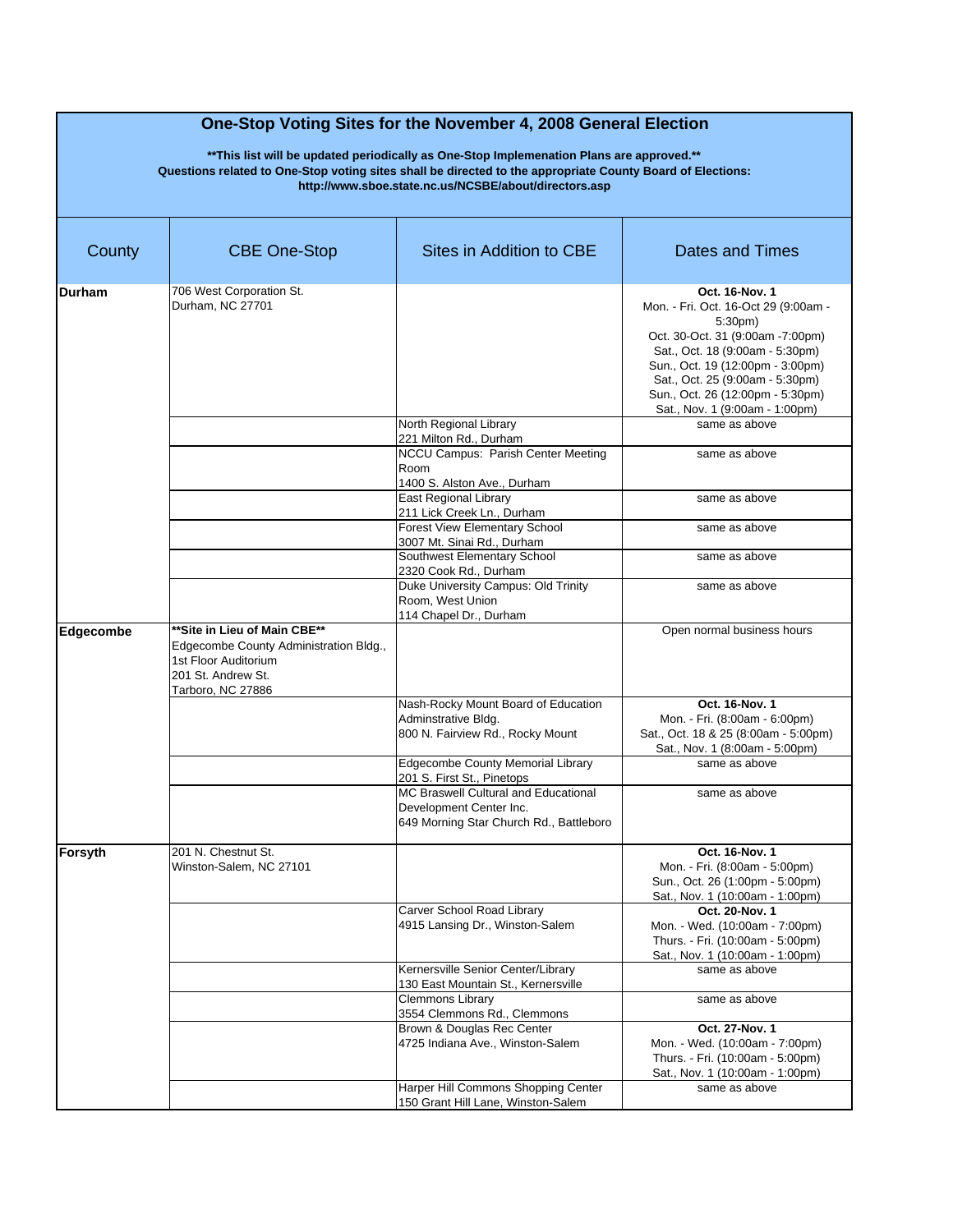| County    | <b>CBE One-Stop</b>                                                                                                                      | Sites in Addition to CBE                                                                                                             | Dates and Times                                                                                                                       |
|-----------|------------------------------------------------------------------------------------------------------------------------------------------|--------------------------------------------------------------------------------------------------------------------------------------|---------------------------------------------------------------------------------------------------------------------------------------|
|           |                                                                                                                                          | Lewisville Librarv<br>6490 Shallowford Rd., Lewisville                                                                               | same as above                                                                                                                         |
|           |                                                                                                                                          | Malloy/Jordan East Winston Heritage<br>Center<br>1110 E. Seventh St., Winston-Salem                                                  | same as above                                                                                                                         |
|           |                                                                                                                                          | Polo Park Recreation Center<br>1850 Polo Rd., Winston-Salem                                                                          | same as above                                                                                                                         |
|           |                                                                                                                                          | Rural Hall Library<br>7125 Broad St., Rural Hall                                                                                     | same as above                                                                                                                         |
|           |                                                                                                                                          | Sedge Garden Rec Center<br>401 Robbins Rd., Winston-Salem                                                                            | same as above                                                                                                                         |
|           |                                                                                                                                          | Southside Library<br>3185 Buchanan St., Winston-Salem                                                                                | same as above                                                                                                                         |
|           |                                                                                                                                          | <b>Walkertown Library</b><br>2969 Main St., Walkertown                                                                               | same as above                                                                                                                         |
|           |                                                                                                                                          | WSSU (Anderson Center)<br>800 Price St., Winston-Salem                                                                               | same as above                                                                                                                         |
| Franklin  | ** Site in Lieu of Main CBE**<br><b>County Administration Building</b><br>113 Market Street. Louisburg                                   |                                                                                                                                      | Open normal business hours                                                                                                            |
|           |                                                                                                                                          | Youngsville Library<br>218 US 1A HWY S., Youngsville                                                                                 | Oct. 20-Nov. 1<br>Mon. - Fri. (10:00am - 7:00pm)<br>Sat., Nov. 1 (8:00am - 1:00pm)                                                    |
|           |                                                                                                                                          | Franklinton Library<br>5 West Mason St., Franklinton                                                                                 | Oct. 20-Nov. 1<br>Mon. Oct. 20 (2:00pm - 7:00pm)<br>Mon. - Fri. (12:00am - 7:00pm)<br>Sat., Nov. 1 (8:00am - 1:00pm)                  |
| Gaston    | ** Site in Lieu of Main CBE**<br>Board of Elections One-Stop Temporary<br>Annex<br>410 W. Franklin Blvd., Suite 30<br>Gastonia, NC 28052 |                                                                                                                                      | Oct. 16-Nov. 1<br>Mon. - Fri. (9:00am - 6:00pm)<br>Sat., Oct. 25 (9:00am - 6:00pm)<br>Sat., Nov. 1 (9:00am - 5:00pm)                  |
|           |                                                                                                                                          | Gaston County Citizens Resource Ctr.<br>Conference Area<br>1303 Dallas Cherryville Hwy, Dallas                                       | Oct. 16-Nov. 1<br>Mon. - Fri. (10:00am - 6:00pm)<br>Sat., Oct. 25 (10:00am - 6:00pm)<br>Sat., Nov. 1 (9:00am - 5:00pm)                |
|           |                                                                                                                                          | Gaston College East Campus and Textile<br><b>Technology Center</b><br>Classroom Bldg. Auditorium<br>7230 E. Wilkinson Blvd., Belmont | same as above                                                                                                                         |
|           |                                                                                                                                          | Pathways Auditorium<br>901 S. New Hope Rd., Gastonia                                                                                 | same as above                                                                                                                         |
| Gates     | 112 Court St.<br>Gatesville, NC 27938                                                                                                    |                                                                                                                                      | Oct. 16-Nov. 1<br>Mon. - Tues (8:00am - 6:00pm)<br>Wed. - Fri. (8:00am - 5:00pm)<br>Sat., Oct. 18, 25 & Nov. 1<br>$(9:00am - 5:00pm)$ |
| Graham    | 18 Court Street<br>Robbinsville, NC 28771                                                                                                |                                                                                                                                      | Oct. 16-Nov. 1<br>Mon. - Fri. (8:00am - 5:00pm)<br>Sat., Nov. 1 (9:00am - 5:00pm)                                                     |
| Granville | ** Site in Lieu of Main CBE**<br>Richard H. Thornton Library Conference<br>Room<br>210 Main. St., Oxford                                 |                                                                                                                                      | Oct. 16-Nov. 1<br>Mon. - Fri. (8:00am - 6:00pm)<br>Sat., Nov. 1 (8:00am - 5:00pm)                                                     |
|           |                                                                                                                                          | <b>Creedmoor City Hall Building</b><br>111 Masonic St., Creedmoor                                                                    | same as above                                                                                                                         |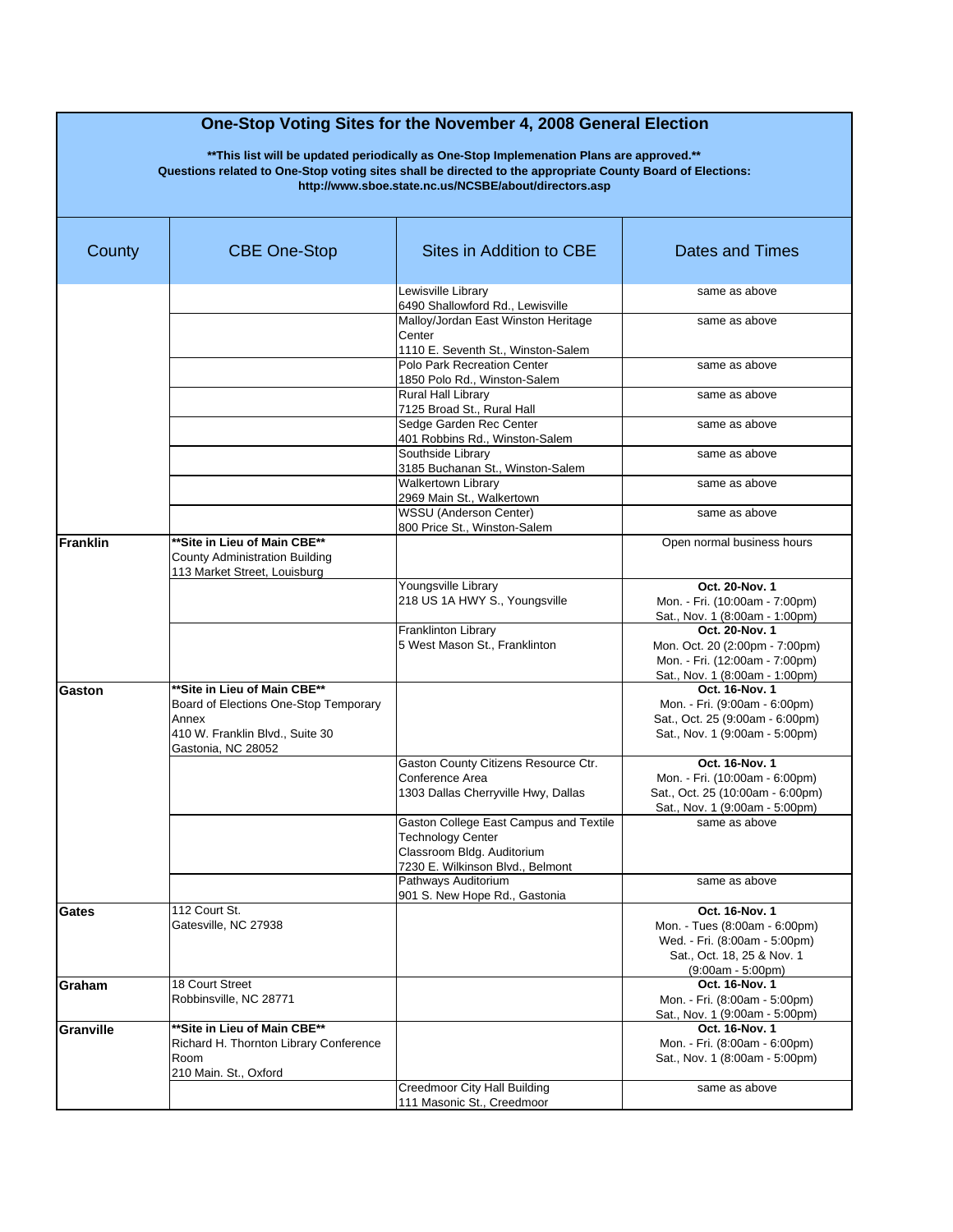| County          | <b>CBE One-Stop</b>                                                             | Sites in Addition to CBE                                                                  | Dates and Times                                                                                                                                                                                                                                           |
|-----------------|---------------------------------------------------------------------------------|-------------------------------------------------------------------------------------------|-----------------------------------------------------------------------------------------------------------------------------------------------------------------------------------------------------------------------------------------------------------|
| Greene          | 110 SE First Street<br>Snow Hill, NC 28560                                      |                                                                                           | Oct. 16-Nov. 1<br>Thurs.-Fri., Oct. 16-17, 23-24, & 30-31<br>(8:00am-5:00pm)<br>Mon.-Tues., Oct. 20-21, 27-28<br>$(8:00am-5:00pm)$<br>Wed., Oct. 22 & 29<br>$(8:00am-7:00pm)$<br>Sat., Oct. 25 & Nov. 1<br>(8:00am-1:00pm)                                |
| <b>Guilford</b> | Old Courthouse - Blue Room<br>301 W. Market St, Room 115<br>Greenboro, NC 27401 |                                                                                           | Oct. 16-Oct. 31<br>Mon.-Fri. (8:00am - 5:00pm)                                                                                                                                                                                                            |
|                 |                                                                                 | Washington Terrace Park<br>101 Gordon St.<br>High Point, NC 27260                         | Oct. 16-Nov. 1<br>Mon.-Fri. Oct. 16-17 (8:00am-5:00pm)<br>Sun., Oct. 19 (12:00pm - 4:00pm)<br>Mon.-Fri., Oct. 20-24 (10:00am - 6:30pm)<br>Sat., Oct. 25 (10:00am - 3:00pm)<br>Mon.-Fri., Oct. 27-31 (10:00am - 6:30pm)<br>Sat., Nov. 1 (10:00am - 5:00pm) |
|                 |                                                                                 | Ag Center<br>3309 Burlington Rd., Greensboro                                              | Oct. 19-Nov. 1<br>Sun., Oct. 19 (12:00pm - 4:00pm)<br>Mon.-Fri., Oct. 20-24 (10:00am - 6:30pm)<br>Sat., Oct. 25 (10:00am - 3:00pm)<br>Mon.-Fri., Oct. 27-31 (10:00am - 6:30pm)<br>Sat., Nov. 1 (10:00am - 5:00pm)                                         |
|                 |                                                                                 | <b>Barber Park-Simkins Pavilion</b><br>1500 Dans Rd., Greensboro                          | same as above                                                                                                                                                                                                                                             |
|                 |                                                                                 | <b>Brown Recreation Center</b><br>302 E. Vandalia Rd., Greensboro                         | same as above                                                                                                                                                                                                                                             |
|                 |                                                                                 | <b>Bur-Mil Club</b><br>5834 Bur-Mil Club Rd., Greensboro                                  | same as above                                                                                                                                                                                                                                             |
|                 |                                                                                 | <b>Craft Recreation Center</b><br>3911 Yanceyville St., Greensboro                        | same as above                                                                                                                                                                                                                                             |
|                 |                                                                                 | Jamestown Town Hall<br>301 East Main St., Jamestown                                       | same as above                                                                                                                                                                                                                                             |
|                 |                                                                                 | <b>Leonard Recreation Center</b><br>6324 Ballinger Rd., Greensboro                        | same as above                                                                                                                                                                                                                                             |
|                 |                                                                                 | Oak Ridge Town Hall<br>8315 Linville Rd., Oak Ridge                                       | same as above                                                                                                                                                                                                                                             |
|                 |                                                                                 | Pleasant Garden Town Hall<br>5024 Alliance Church Rd<br>Pleasant Garden                   | same as above                                                                                                                                                                                                                                             |
|                 |                                                                                 | Roy Culler Center<br>600 N. Hamilton St., High Point                                      | same as above                                                                                                                                                                                                                                             |
|                 |                                                                                 | Courtyard at Oak Hollow Mall<br>1000 Mall Loop Rd., High Point                            | Oct. 25-Nov. 1<br>Sat., Oct. 25 (10:00am - 3:00pm)<br>Mon.-Fri., Oct. 27-31 (10:00am - 6:30pm)<br>Sat., Nov. 1 (10:00am - 5:00pm)                                                                                                                         |
|                 |                                                                                 | Friendly Shopping Center (next to Barnes<br>& Noble)<br>3106 Northline Avenue, Greensboro | same as above                                                                                                                                                                                                                                             |
|                 |                                                                                 | <b>Gateway University Campus</b><br>5900 Summit Ave., Greensboro                          | same as above                                                                                                                                                                                                                                             |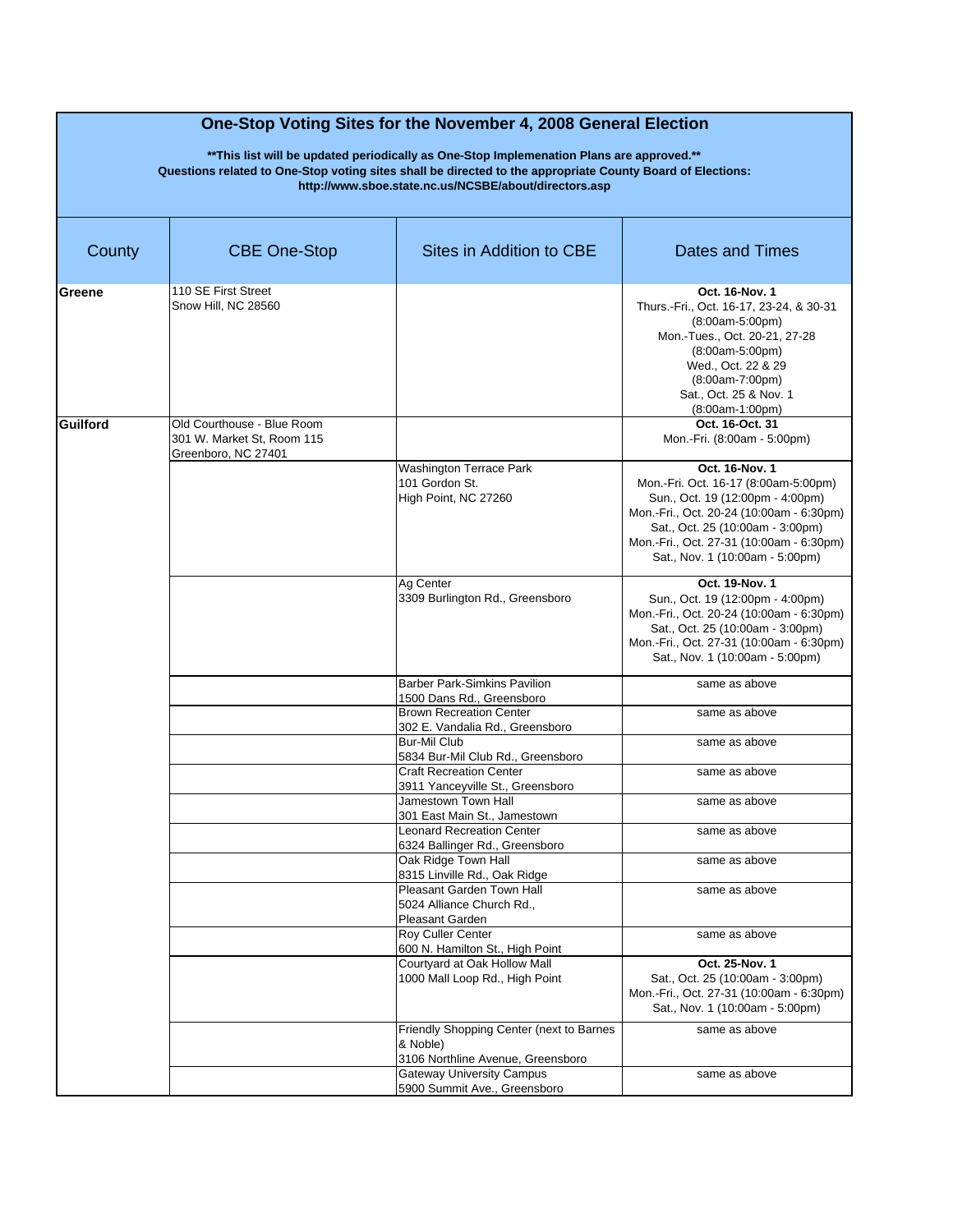| County           | <b>CBE One-Stop</b>                                                                          | Sites in Addition to CBE                                                            | Dates and Times                                                                                                                                            |
|------------------|----------------------------------------------------------------------------------------------|-------------------------------------------------------------------------------------|------------------------------------------------------------------------------------------------------------------------------------------------------------|
|                  |                                                                                              | <b>Gibsonville Fire Station</b><br>218 Piedmont Ave., Gibsonville                   | same as above                                                                                                                                              |
|                  |                                                                                              | Greensboro Coliseum<br>1921 West Lee St., Greensboro                                | same as above                                                                                                                                              |
|                  |                                                                                              | NC A&T St. University<br>202 University Circle, Greensboro                          | same as above                                                                                                                                              |
|                  |                                                                                              | <b>Trotter Recreation Center</b><br>3906 Betula St., Greensboro                     | same as above                                                                                                                                              |
| <b>Halifax</b>   | 10 N. King Street<br>Halifax, NC 27839                                                       |                                                                                     | Oct. 16-Nov. 1<br>Mon. - Fri. (8:30am - 5:00pm)<br>Sat., Nov. 1 (8:00am - 5:00pm)                                                                          |
|                  |                                                                                              | St. Paul Baptist Church Fellowship Hall<br>421 S. McDaniel St., Enfield             | same as above                                                                                                                                              |
|                  |                                                                                              | Roanoke Rapids Sanitary District<br>1000 Jackson St., Roanoke Rapids                | Oct. 16-Nov. 1<br>Mon. - Fri. (8:30am - 5:00pm)<br>Wed., Oct. 22 (10:00am - 5:00pm)<br>Sat., Nov. 1 (8:00am - 5:00pm)                                      |
| Harnett          | 817 S. 8th Street<br>Lillington, NC 27546                                                    |                                                                                     | Oct. 16-Nov. 1<br>Mon. - Fri. (8:00am - 5:00pm)<br>Sat., Oct. 18 & 25 (8:00am - 5:00pm)<br>Sat., Nov. 1 (8:00am - 1:00pm)                                  |
|                  |                                                                                              | Western Harnett High School<br>10637 NC 27 West, Sanford                            | Sat., Oct. 18 & 25 (8:00am - 5:00pm)<br>Sat., Nov. 1 (8:00am - 1:00pm)                                                                                     |
|                  |                                                                                              | <b>Erwin Community Building</b><br>110 W. F. Street. Erwin                          | same as above                                                                                                                                              |
| Haywood          | **Site in Lieu of Main CBE**<br>Mountain Area Resource Center<br>81 Elmwood Way, Waynesville |                                                                                     | Oct. 16 - Nov. 1<br>Mon - Fri (8:30am - 5:00pm)<br>Sat. Nov. 1 (8:30am - 1:00pm)                                                                           |
|                  |                                                                                              | Haywood Co. Public Library, Canton<br><b>Branch</b><br>13 Pennsylvania Ave., Canton | same as above                                                                                                                                              |
| <b>Henderson</b> | 75 E. Central St.<br>Hendersonville, NC 28792                                                |                                                                                     | Open normal business hours                                                                                                                                 |
|                  |                                                                                              | Etowah Library<br>101 Brickyard Rd., Etowah                                         | Oct. 16-Nov. 1<br>Mon. - Fri. (11:00am - 7:00pm)<br>Sat., Nov. 1 (8:30am - 5:00pm)                                                                         |
|                  |                                                                                              | <b>Fletcher Library</b><br>120 Library Rd., Fletcher                                | same as above                                                                                                                                              |
|                  |                                                                                              | Flat Rock Village Hall<br>110 Village Center Dr., Flat Rock                         | same as above                                                                                                                                              |
| <b>Hertford</b>  | 700 North King Street<br>Winton, NC 27986                                                    |                                                                                     | Open normal business hours                                                                                                                                 |
|                  |                                                                                              | <b>Ahoskie Nutrition Site</b><br>415 Hollowman Ave., Ahoskie                        | Oct. 16-Nov. 1<br>Mon. - Fri. (10:00am - 5:00pm)<br>Sat., Oct. 25 (10:00am - 2:00pm)<br>Sun., Oct. 26 (12:00pm - 4:00pm)<br>Sat., Nov. 1 (8:30am - 1:00pm) |
|                  |                                                                                              | Murfreesboro Public Library<br>213 E. Main St., Murfreesboro                        | same as above                                                                                                                                              |
| Hoke             | 227 N Main St.<br>Raeford, NC 28376                                                          |                                                                                     | Oct. 16-Nov. 1<br>Mon. - Fri. (8:00am - 5:00pm)<br>Sat., Nov. 1 (8:00am - 1:00pm)                                                                          |
|                  |                                                                                              | Puppy Creek Fire Department<br>445 North Pittman Grove Church Rd.,<br>Raeford       | Oct. 16-Nov. 1<br>Mon. - Fri. (2:00pm - 8:00pm)<br>Sat., Oct. 25 & Nov. 1 (8:00am - 2:00pm)                                                                |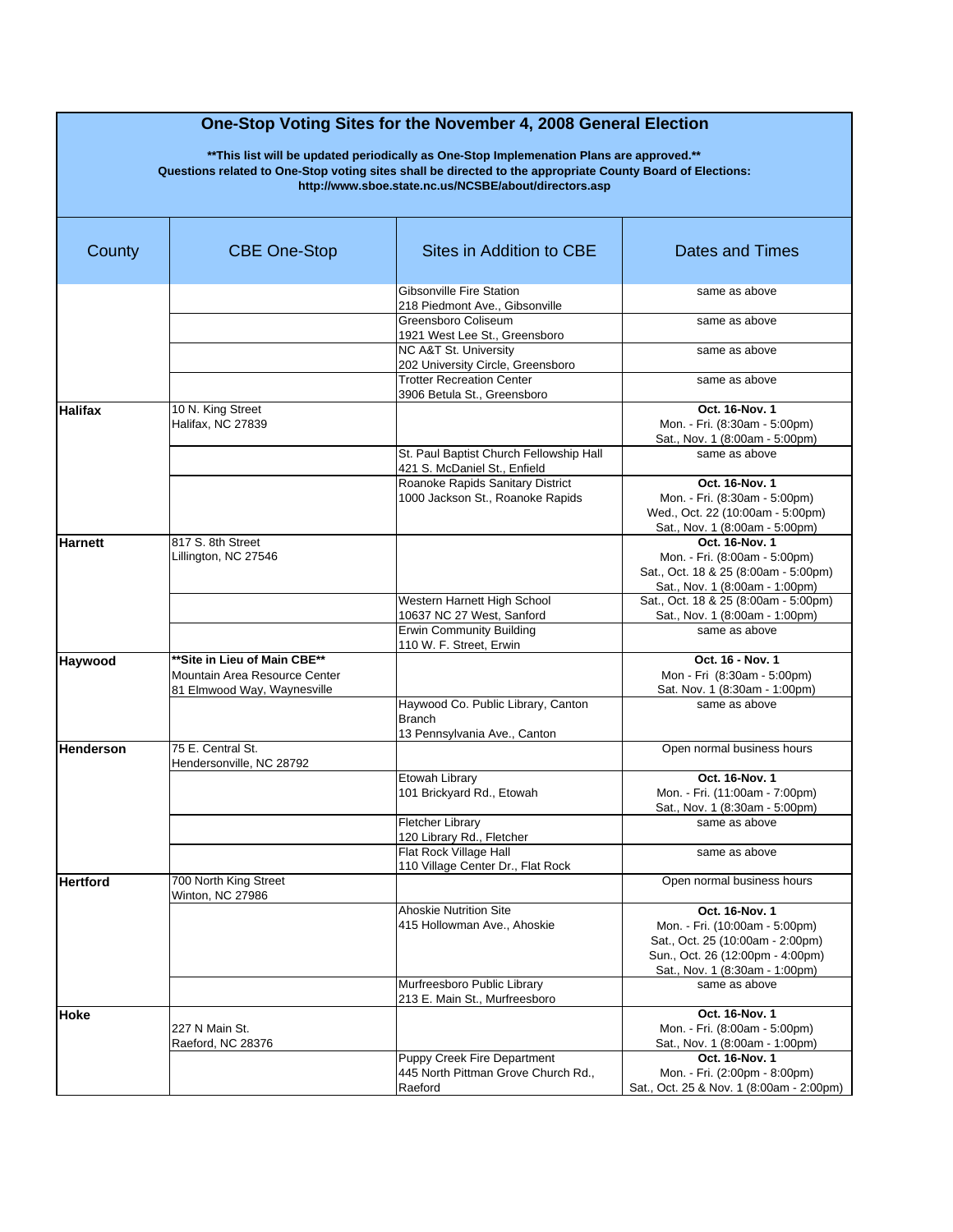| County          | <b>CBE One-Stop</b>                                                                                                 | Sites in Addition to CBE                                                                     | <b>Dates and Times</b>                                                                                                    |
|-----------------|---------------------------------------------------------------------------------------------------------------------|----------------------------------------------------------------------------------------------|---------------------------------------------------------------------------------------------------------------------------|
| Hyde            | 30 Oyster Creek Rd<br>Swan Quarter, NC 27885                                                                        |                                                                                              | Oct. 16-Nov. 1<br>Mon. - Fri. (9:00am - 5:00pm)<br>Sat., Nov. 1 (9:00am - 1:00pm)                                         |
| <b>Iredell</b>  | 203 Stockton St.<br>Statesville, NC 28677                                                                           |                                                                                              | Oct. 16-Nov. 1<br>Mon. - Fri. (8:00am - 5:00pm)<br>Sat., Nov. 1 (8:00am - 1:00pm)                                         |
|                 |                                                                                                                     | Mooresville Town Library<br>304 S. Main St., Mooresville                                     | Oct. 20-Nov. 1<br>Mon. - Fri. (10:00am - 6:00pm)<br>Sat., Nov. 1 (8:00am - 1:00pm)                                        |
|                 |                                                                                                                     | Union Grove Fire Department<br>1869 W. Memorial Hwy., Harmony<br>Lake Norman Fire Department | Oct. 27-Oct. 31<br>Mon. - Fri. (10:00am - 6:00pm)<br>same as above                                                        |
|                 |                                                                                                                     | 1518 Brawley School Rd., Mooresville                                                         |                                                                                                                           |
| Jackson         | 401 Grindstaff Cove Rd.<br>Sylva, NC 28779-2705                                                                     |                                                                                              | Oct. 16-Nov. 1<br>Mon. - Fri. (8:00am - 6:00pm)<br>Sat., Oct. 18 & 25 (9:00am - 1:00pm)<br>Sat., Nov. 1 (9:00am - 5:00pm) |
|                 |                                                                                                                     | <b>Cashiers Community Library</b><br>249 Frank Allen Rd., Cashiers                           | Oct. 17-Nov. 1<br>Wed. (9:00am - 7:00pm)<br>Fri. (9:00am - 1:00pm)<br>Sat., Nov. 1 (9:00am - 4:00pm)                      |
|                 |                                                                                                                     | <b>Cullowhee Recreation Center</b><br>88 Cullowhee Mountain Rd., Cullowhee                   | Oct. 16-Nov. 1<br>Mon. - Fri. (9:00am - 6:00pm)<br>Sat. (9:00am - 5:00pm)                                                 |
|                 |                                                                                                                     | <b>Wolftown Community Building</b><br>28 Long Br Rd., Cherokee                               | Oct. 16-Nov. 1<br>Mon. - Fri. (10:00am - 6:00pm)<br>Sat. (10:00am - 5:00pm)                                               |
| <b>Johnston</b> | **Site in Lieu of Main CBE**<br><b>Smithfield Town Council Chambers</b><br>350 East Market Street<br>Smtihfield, NC |                                                                                              | Oct. 16-Nov. 1<br>Mon. - Fri. (8:00am - 5:00pm)<br>Sat., Nov. 1 (9:00am - 1:00pm)                                         |
|                 |                                                                                                                     | Church at Clayton Crossing<br>11407 US Highway 70 West, Clayton                              | Oct. 21-Nov. 1<br>Tues. - Fri. (12:00pm - 7:00pm)<br>Sat., Oct. 25 & Nov. 1 (9:00am - 1:00pm)                             |
|                 |                                                                                                                     | Johnston Community College Cleveland<br>Campus<br>9046 Cleveland Rd., Clayton                | same as above                                                                                                             |
| Jones           | 389 Hwy 58-S<br>Trenton, NC 28585                                                                                   |                                                                                              | Oct. 16-Nov. 1<br>Mon. - Fri. (8:00am - 5:00pm)<br>Sat., Nov. 1 (8:00am - 1:00pm)                                         |
| Lee             | 225 S. Steele St.<br>Sanford, NC 27330                                                                              |                                                                                              | Oct. 16-Nov. 1<br>Mon. - Fri. (8:00am - 5:00pm)<br>Sat., Nov. 1 (8:00am - 5:00pm)                                         |
|                 |                                                                                                                     | <b>McSwain Center</b><br>2420 Tramway Rd., Sanford                                           | Oct. 16-Nov. 1<br>Mon. - Fri. (8:00am - 5:00pm)<br>Sat., Oct. 18 & 25 (8:00am - 5:00pm)<br>Sat., Nov. 1 (8:00am - 5:00pm) |
|                 |                                                                                                                     | <b>Broadway Council Chamber</b><br>100 E. Lake Dr., Broadway<br>Northwest Pocket Fire Dept.  | same as above<br>same as above                                                                                            |
|                 |                                                                                                                     | 60 Pickard Rd., Sanford                                                                      |                                                                                                                           |
| Lenoir          | **Site in Lieu of Main CBE**<br><b>Cooperative Extension Service</b><br>1791 Hwy 11/55 S, Kinston                   |                                                                                              | Oct. 16-Nov. 1<br>Mon. - Fri. (8:30am - 5:00pm)<br>Sat., Oct. 25 & Nov. 1 (8:30am - 1:00pm)                               |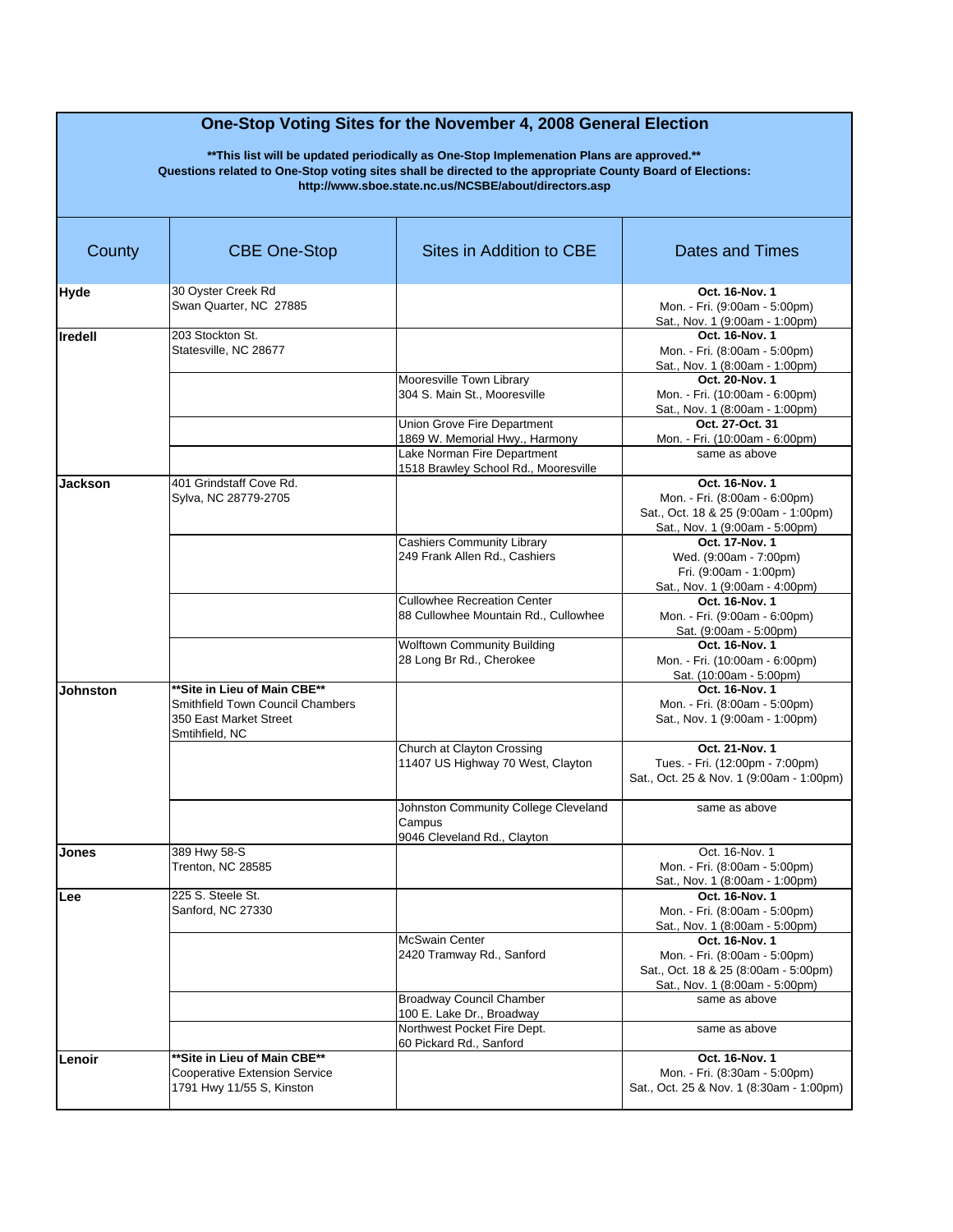| County          | <b>CBE One-Stop</b>                                                                                                                           | Sites in Addition to CBE                                                          | <b>Dates and Times</b>                                                                                                                                     |
|-----------------|-----------------------------------------------------------------------------------------------------------------------------------------------|-----------------------------------------------------------------------------------|------------------------------------------------------------------------------------------------------------------------------------------------------------|
|                 |                                                                                                                                               | Moseley Hall Fire Department<br>119 E. Railroad St., LaGrange                     | same as above                                                                                                                                              |
|                 |                                                                                                                                               | Deep Run Fire Station<br>3582 Old Hwy 11 S, Deep Run                              | same as above                                                                                                                                              |
|                 |                                                                                                                                               | <b>Massey Building</b><br>2900 W. Vernon Ave., Kinston                            | same as above                                                                                                                                              |
| Lincoln         | 115 W Main St, Room 201<br>Lincolnton, NC 28092                                                                                               |                                                                                   | Oct. 16-Nov. 1<br>Mon. - Fri. (8:00am - 5:00pm)<br>Sat., Oct. 25 (10:00am - 7:00pm)<br>Sat., Nov. 1 (8:00am - 1:00pm)                                      |
|                 |                                                                                                                                               | North Brook Community Center<br>568 Highway 274, Vale                             | Oct. 20-Oct. 31<br>Mon. - Fri. (10:00am - 7:00pm)<br>Sat., Oct 25 (10:00am - 7:00pm)                                                                       |
|                 |                                                                                                                                               | East Lincoln Recreation/Community<br>Center<br>8160 Optimist Club Rd., Denver     | Oct. 20-Oct. 31<br>Mon. - Fri. (10:00am - 7:00pm)<br>Sat., Oct 25 (7:00am - 1:00pm)                                                                        |
| <b>Macon</b>    | 5 W Main St<br>Franklin, NC 28734                                                                                                             |                                                                                   | Oct. 16-Nov. 1<br>Mon. - Fri. (8:00am - 7:00pm)<br>Sat., Oct. 18, 25, & Nov. 1<br>$(8:00am - 1:00pm)$                                                      |
| <b>Madison</b>  | **Site in Lieu of Main CBE**<br>Madison County Administration Building<br>Conference Room<br>5707 US HWY 25-70, Suite E, Room 26,<br>Marshall |                                                                                   | Oct. 16-Nov. 1<br>Mon. - Fri. (9:00am - 7:30pm)<br>Sat., Oct. 18 & 25 (9:00am - 5:00pm)<br>Sat., Nov. 1 (9:00am - 1:00pm)                                  |
|                 |                                                                                                                                               | Beech Glen Community Center<br>908 Beech Glen Rd., Mars Hill                      | same as above                                                                                                                                              |
|                 |                                                                                                                                               | Hot Springs Public Library<br>88 Bridge St., Hot Springs                          | same as above                                                                                                                                              |
| <b>Martin</b>   | **Site in Lieu of Main CBE**<br>Commissioner's Board Room,<br>Governmental Center, Room 121<br>305 E. Main St., Williamston                   |                                                                                   | Open normal business hours                                                                                                                                 |
|                 |                                                                                                                                               | W.C. Chance Schools East End Cultural<br>Center<br>304 Cochran St., Robersonville | Oct. 16-Nov. 1<br>Mon. - Fri. (10:00am - 4:00pm)<br>Sat., Nov. 1 (9:00am - 1:00pm)                                                                         |
| <b>McDowell</b> | **Site in Lieu of Main CBE**<br>Commissioner's Board Room<br>60 East Court St., Marion                                                        |                                                                                   | Oct. 16-Nov. 1<br>Mon., Wed., & Fri. (9:00am - 5:00pm)<br>Tues. & Thurs. (9:00am - 8:00pm)<br>Sat. (9:00am - 1:00pm)                                       |
|                 |                                                                                                                                               | Old Fort Library<br>65 Mitchell St., Old Fort                                     | same as above                                                                                                                                              |
|                 |                                                                                                                                               | Lady Marion Plaza<br>1155 North Main St., Suite 14A, Marion                       | same as above                                                                                                                                              |
| Mecklenburg     | **Site in Lieu of Main CBE**<br>Central Piedmont Community College<br>Facilities Services Bldg.<br>1325 E. 7th St., Charlotte                 |                                                                                   | Oct. 16-Nov. 1<br>Mon. - Fri. (8:00am - 7:00pm)<br>Sat., Oct. 25 (10:00am - 5:00pm)<br>Sun., Oct. 26 (1:00pm - 4:00pm)<br>Sat., Nov. 1 (10:00am - 5:00pm)  |
|                 |                                                                                                                                               | University City Regional Library<br>301 E. W.T. Harris Blvd., Charlotte           | Oct. 16-Nov. 1<br>Mon. - Fri. (11:00am - 7:00pm)<br>Sat., Oct. 25 (10:00am - 5:00pm)<br>Sun., Oct. 26 (1:00pm - 4:00pm)<br>Sat., Nov. 1 (10:00am - 5:00pm) |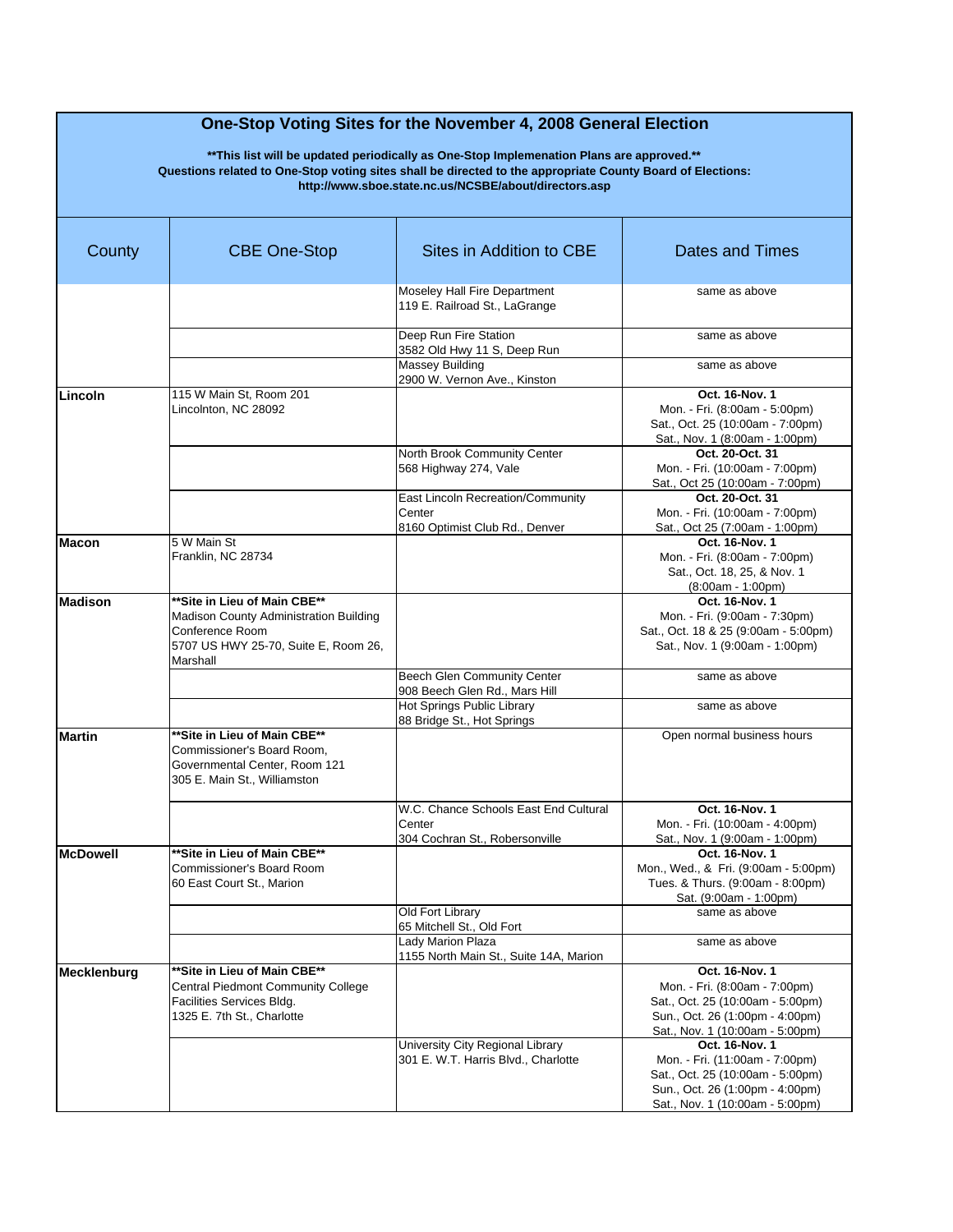| County          | <b>CBE One-Stop</b>                                                                                            | Sites in Addition to CBE                                                          | <b>Dates and Times</b>                                                                       |
|-----------------|----------------------------------------------------------------------------------------------------------------|-----------------------------------------------------------------------------------|----------------------------------------------------------------------------------------------|
|                 |                                                                                                                | South County Regional Library<br>5801 Rea Rd., Charlotte                          | same as above                                                                                |
|                 |                                                                                                                | Independence Regional Library<br>6015 Conference Dr., Charlotte                   | same as above                                                                                |
|                 |                                                                                                                | Main Branch Library (Downtown)<br>310 N. Tryon St., Charlotte                     | same as above                                                                                |
|                 |                                                                                                                | <b>West Boulevard Library</b><br>2157 West Blvd., Charlotte                       | same as above                                                                                |
|                 |                                                                                                                | <b>Steele Creek Library</b><br>13620 Steele Creek Rd., Charlotte                  | same as above                                                                                |
|                 |                                                                                                                | Morrison Regional Library<br>7015 Morrison Blvd., Charlotte                       | same as above                                                                                |
|                 |                                                                                                                | <b>Beatties Ford Road Library</b><br>2412 Beattis Ford Rd., Charlotte             | same as above                                                                                |
|                 |                                                                                                                | North County Regional Library<br>16500 Holly Crest Ln., Huntersville              | same as above                                                                                |
|                 |                                                                                                                | <b>Cornelius Library</b><br>21105 Catawba Ave., Cornelius                         | same as above                                                                                |
|                 |                                                                                                                | Freedom Regional Library<br>1230 Alleghany St., Charlotte                         | same as above                                                                                |
|                 |                                                                                                                | Matthews Library<br>230 Matthews Stations St., Matthews                           | same as above                                                                                |
|                 |                                                                                                                | Plaza-Midwood Library<br>1623 Central Ave., Charlotte                             | same as above                                                                                |
|                 |                                                                                                                | <b>Sugar Creek Library</b><br>4045 North Tryon St., Charlotte                     | same as above                                                                                |
|                 |                                                                                                                | Marion Diehl Recreation Center<br>2219 Tyvola St., Charlotte                      | same as above                                                                                |
|                 |                                                                                                                | Central Piedmont CC - North Campus<br>11930 Verhoeff Dr., Huntersville            | same as above                                                                                |
|                 |                                                                                                                | Hayes Building<br>11405 N. Community House Rd.,<br>Charlotte                      | same as above                                                                                |
|                 |                                                                                                                | Mountain Island Library<br>4420 Hoyt Galvin Way, Charlotte                        | same as above                                                                                |
|                 |                                                                                                                | <b>UNC-Charlotte (Cone Center)</b><br>9201 University City Blvd., Charlotte       | same as above                                                                                |
| <b>Mitchell</b> | 328 Long View Drive, Room 103<br>Bakersville, NC 28705                                                         |                                                                                   | Oct. 16-Nov. 1<br>Mon. - Fri. (8:00am - 5:00pm)<br>Sat., Nov. 1 (9:00am - 1:00pm)            |
|                 |                                                                                                                | <b>Cross Street Commerce Center</b><br>31 Cross St., Spruce Pine                  | Oct. 16-Nov. 1<br>Mon. - Fri. (8:30am - 4:30pm)<br>Sat., Nov. 1 (9:00am - 1:00pm)            |
| Montgomery      | ** Site in Lieu of Main CBE**<br>Montgomery County Courthouse,<br>Courtroom B<br>108 East Main St., Troy       |                                                                                   | Oct. 16-Nov. 1<br>Mon. - Fri. (8:30am - 5:00pm)<br>Sat., Nov. 1 (8:30am - 1:00pm)            |
| Moore           | **Site in Lieu of Main CBE**<br>Moore County Agricultural Center<br>707 Pinehurst Avenue<br>Carthage, NC 28327 |                                                                                   | Oct. 16-Nov. 1<br>Mon. - Fri. (8:30am - 5:00pm)<br>Sat., Oct. 25 & Nov. 1 (9:00am - 1:00pm)  |
|                 |                                                                                                                | The Recreation Station, Aberdeen Lake<br>Park<br>301 Lake Park Crossing, Aberdeen | Oct. 20-Nov. 1<br>Mon. - Fri. (11:00am - 6:00pm)<br>Sat., Oct. 25 & Nov. 1 (9:00am - 1:00pm) |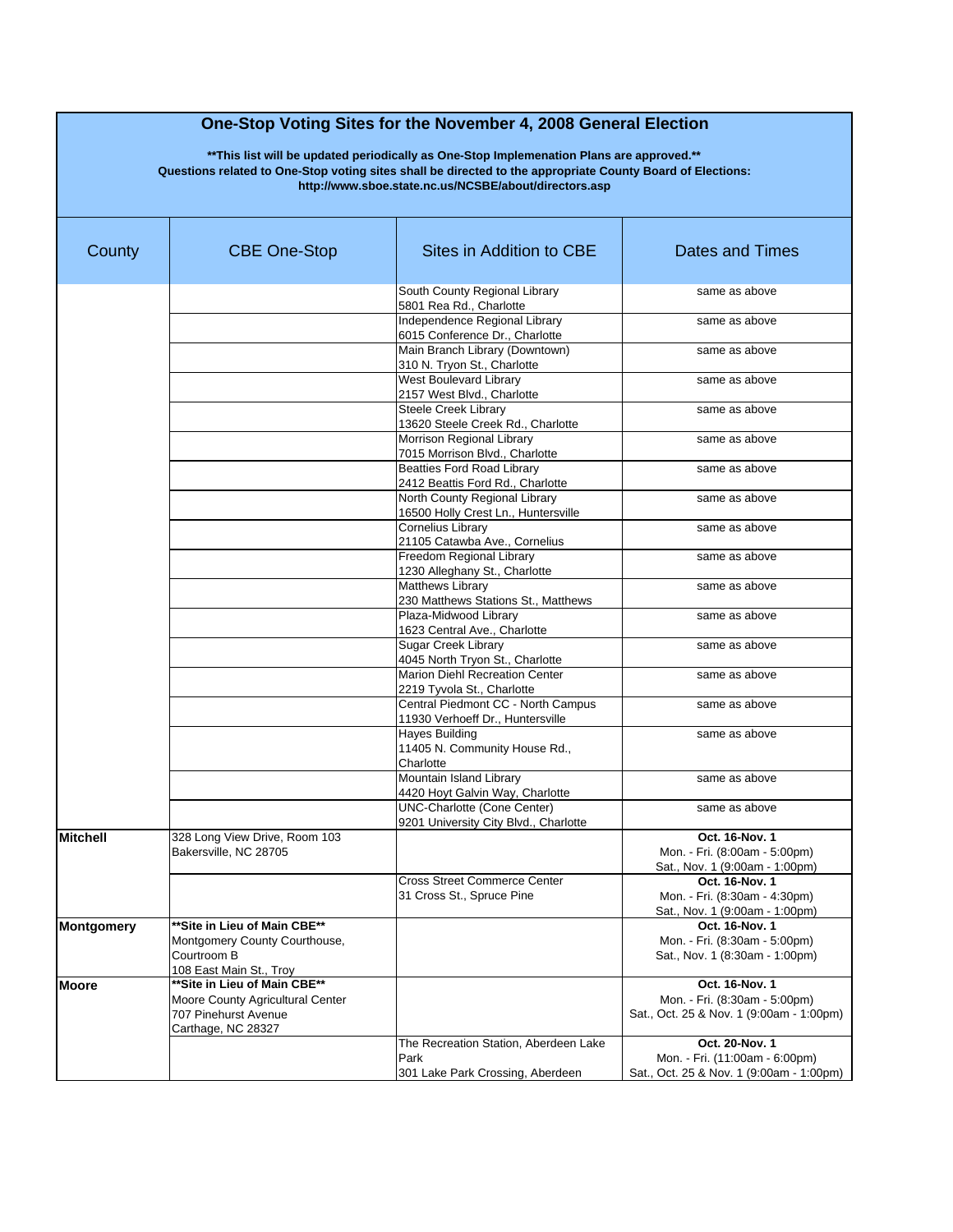| County             | <b>CBE One-Stop</b>                                                                                               | Sites in Addition to CBE                                                                      | Dates and Times                                                                                                                                                       |
|--------------------|-------------------------------------------------------------------------------------------------------------------|-----------------------------------------------------------------------------------------------|-----------------------------------------------------------------------------------------------------------------------------------------------------------------------|
|                    |                                                                                                                   | Old West End School Gym<br>134 Old West End School Ln., West End                              | same as above                                                                                                                                                         |
| <b>Nash</b>        | ** Site in Lieu of Main CBE**<br>Nash County Agriculture Center<br>Auditorium<br>1006 Eastern Ave., Nashville     |                                                                                               | Oct. 16-Nov. 1<br>Mon. - Fri. (8:00am - 7:00pm)<br>Sat., Oct. 18 & 25 (8:00am - 5:00pm)<br>Sat., Nov. 1 (8:00am - 1:00pm)                                             |
|                    |                                                                                                                   | National Guard Armory<br>600 Walnut St., Rocky Mount                                          | same as above                                                                                                                                                         |
|                    |                                                                                                                   | Spring Hope Community Building<br>104 Community St., Spring Hope                              | same as above                                                                                                                                                         |
| <b>New Hanover</b> | ** Site in Lieu of Main CBE**<br>230 Government Center Dr., Ste. 39<br>Wilmington, NC 28403                       |                                                                                               | Oct. 16-Nov. 1<br>Mon. - Fri. (8:00am - 5:00pm)<br>Sat., Oct. 18, 25, & Nov. 1<br>$(9:00am - 1:00pm)$                                                                 |
|                    |                                                                                                                   | CFCC Main Campus - BIG Center<br>805 N. 3rd St., Wilmington                                   | Oct. 16-Nov. 1<br>Mon. - Fri. (9:00am - 4:00pm)<br>Sat., Oct. 18, 25, & Nov. 1<br>$(9:00am - 1:00pm)$                                                                 |
|                    |                                                                                                                   | New Hanover County Senior Center<br>2222 South College Rd., Wilmington                        | same as above                                                                                                                                                         |
|                    |                                                                                                                   | <b>NE Library</b><br>1241 Military Cutoff, Wilmington                                         | same as above                                                                                                                                                         |
|                    |                                                                                                                   | Carolina Beach Municipal Bldg.<br>1121 Lake Park Blvd., Carolina Beach                        | same as above                                                                                                                                                         |
|                    |                                                                                                                   | CFCC North Campus - Applied<br><b>Technology Building</b><br>4500 Blue Clay Rd., Castle Hayne | same as above                                                                                                                                                         |
| Northampton        | 9495 NC Hwy 305, JW Faison Admin Bldg<br>Jackson, NC 27845                                                        |                                                                                               | Open normal business hours                                                                                                                                            |
|                    |                                                                                                                   | <b>EE Odom Center</b><br>221 Craige St., Gaston                                               | Oct. 16-Nov. 1<br>Mon. - Fri.<br>(8:30am - 12:30pm & 1:30pm - 5:00pm)<br>Sat., Oct 18 & 25<br>(8:30am - 12:00pm & 12:30pm - 4:00pm)<br>Sat., Nov. 1 (8:30am - 1:00pm) |
| <b>Onslow</b>      | **Site in Lieu of Main CBE**<br>Jacksonville Commons Recreation Center<br>1130 Commons Dr. North, Jacksonville    |                                                                                               | Oct. 16-Nov. 1<br>Mon. - Fri. (8:00am - 5:00pm)<br>Sat., Nov. 1 (8:00am - 1:00pm)                                                                                     |
|                    |                                                                                                                   | Verona Fire Dept.<br>101 Verona Rd., Jacksonville                                             | same as above                                                                                                                                                         |
|                    |                                                                                                                   | Tar Landing Baptist Church<br>3884 Richlands HWY, Jacksonville                                | same as above                                                                                                                                                         |
|                    |                                                                                                                   | Swansboro Middle School Annex<br>1240 W. Corbett Ave., Swansboro                              | same as above                                                                                                                                                         |
| Orange             | **Site in Lieu of Main CBE**<br>Orange County Public Library Conference<br>Room<br>300 W. Tryon St., Hillsborough |                                                                                               | Oct. 16-Nov. 1<br>Mon. - Fri. (9:00am - 4:00pm)<br>Sat., Oct 18 & 25 (9:00am - 4:00pm)<br>Sat., Nov. 1 (9:00am - 1:00pm)                                              |
|                    |                                                                                                                   | Northern Human Services Center<br>5800 NC HWY 86 N., Hillsborough                             | Oct. 16-Nov. 1<br>Mon. - Fri. (12:00pm - 7:00pm)<br>Sat., Nov. 1 (9:00am - 1:00pm)                                                                                    |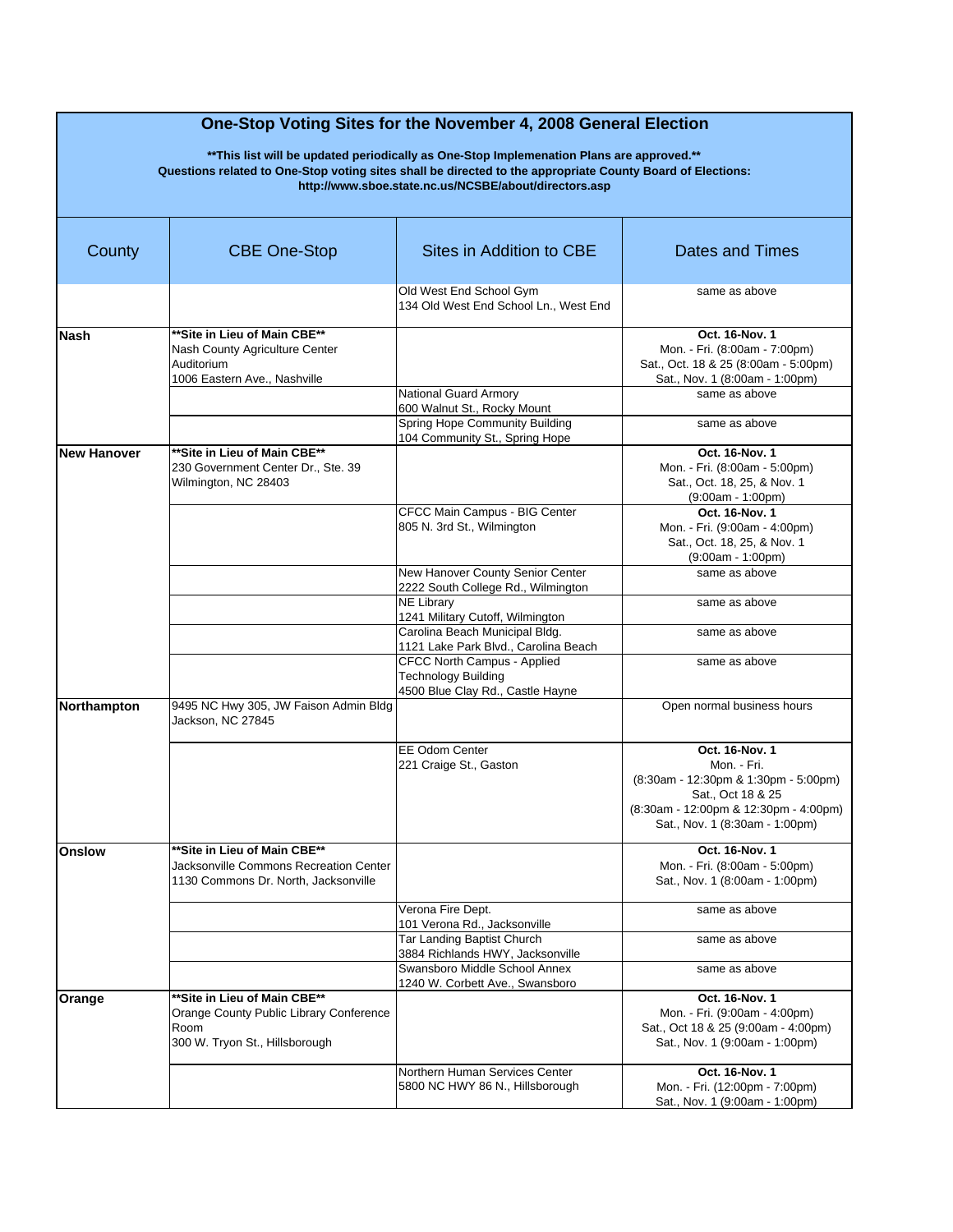| County            | <b>CBE One-Stop</b>                                                                                   | Sites in Addition to CBE                                               | <b>Dates and Times</b>                                                                                                                                    |
|-------------------|-------------------------------------------------------------------------------------------------------|------------------------------------------------------------------------|-----------------------------------------------------------------------------------------------------------------------------------------------------------|
|                   |                                                                                                       | Robert & Pearl Seymour Center<br>2551 Homestead Rd., Chapel Hill       | same as above                                                                                                                                             |
|                   |                                                                                                       | Morehead Planetarium<br>250 E. Franklin St., Chapel Hill               | Oct. 16-Nov. 1<br>Mon. - Fri. (9:00am - 4:00pm)<br>Sat., Oct 18 & 25 (9:00am - 4:00pm)<br>Sat., Nov. 1 (9:00am - 1:00pm)                                  |
|                   |                                                                                                       | Carrboro Town Hall<br>301 W. Main St., Carrboro                        | same as above                                                                                                                                             |
| <b>Pamlico</b>    | **Site in Lieu of Main CBE**<br>Pamlico County Courthouse<br>202 Main Street<br>Bayboro, NC 28515     |                                                                        | Oct. 16-Nov. 1<br>Mon. - Fri. (8:00am - 6:00pm)<br>Sat. (8:00am - 5:00pm)                                                                                 |
|                   |                                                                                                       | <b>Grantsboro Town Hall</b><br>10628 NC HWY 55, Grantsboro             | same as above                                                                                                                                             |
| Pasquotank        | 426 McArthur Drive<br>Elizabeth City, NC 27909                                                        |                                                                        | Oct. 16-Nov. 1<br>Mon. - Fri. (8:00am - 5:00pm)<br>Sat., Oct 18 (10:00am - 2:00pm)<br>Thurs., Oct. 23 (8:00am - 7:00pm)<br>Sat., Nov. 1 (8:00am - 1:00pm) |
| Pender            | 807 S. Walker St.<br>Burgaw, NC 28425                                                                 |                                                                        | Oct. 16-Nov. 1<br>Mon. - Fri. (8:00am - 6:00pm)<br>Sat., Nov. 1 (8:00am - 5:00pm)                                                                         |
|                   |                                                                                                       | <b>Topsail Senior Center</b><br>20959 US HWY 17, Hampstead             | Oct. 16-Nov. 1<br>Mon. - Fri. (9:00am - 6:00pm)<br>Sat., Nov. 1 (8:00am - 5:00pm)                                                                         |
|                   |                                                                                                       | Shiloh Volunteer Fire Department<br>19170 US HWY 421, Willard          | same as above                                                                                                                                             |
|                   |                                                                                                       | Long Creek Volunteer Fire Department<br>227 Scott Rd., Rocky Point     | same as above                                                                                                                                             |
| <b>Perquimans</b> | 608 Edenton Rd St<br>Hertford, NC 27944                                                               |                                                                        | Oct. 16-Nov. 1<br>Mon. - Fri. (8:00am - 5:00pm)<br>Sat. (8:00am - 1:00pm)                                                                                 |
| Person            | 331 South Morgan Street<br>Roxboro, NC 27573                                                          |                                                                        | Oct. 16-Nov. 1<br>Mon. - Fri. (8:30am - 5:00pm)<br>Sat., Nov. 1 (8:30am - 1:00pm)                                                                         |
|                   |                                                                                                       | Person County Library<br>319 South Main St., Roxboro                   | same as above                                                                                                                                             |
|                   |                                                                                                       | Timberlake Volunteer Fire Department<br>350 Ashley Avenue, Timberlake  | Oct. 16-Nov. 1<br>Oct. 16, 17, 21, 22, 24, 28, 29, 31 (8:30am<br>$-5:00pm)$<br>Oct. 20, 23, 27, 30 (11:00am -7:30pm)<br>Sat., Oct. 25 (8:30am - 1:00pm)   |
| Pitt              | ** Site in Lieu of Main CBE**<br>Agricultural Extension Building<br>403 Government Circle, Greenville |                                                                        | Oct. 16-Nov. 1<br>Mon. - Fri. (8:00am - 5:00pm)<br>Sat., Oct. 18, 25 & Nov. 1<br>$(8:00am - 1:00pm)$                                                      |
|                   |                                                                                                       | <b>Community Schools Building</b><br>4561 County Home Rd., Greenville  | Oct. 16-Nov. 1<br>Mon. - Fri. (8:00am - 5:00pm)<br>Sun., Oct. 26 (1:00pm - 5:00pm)<br>Sat., Oct. 18, 25 & Nov. 1<br>$(8:00am - 1:00pm)$                   |
|                   |                                                                                                       | Jaycee Park, Center for Arts and Crafts<br>2000 Cedar Lane, Greenville | Oct. 16-Nov. 1<br>Mon. - Fri. (11:00am - 7:00pm)<br>Sat., Oct. 18, 25 & Nov. 1<br>$(8:00am - 1:00pm)$                                                     |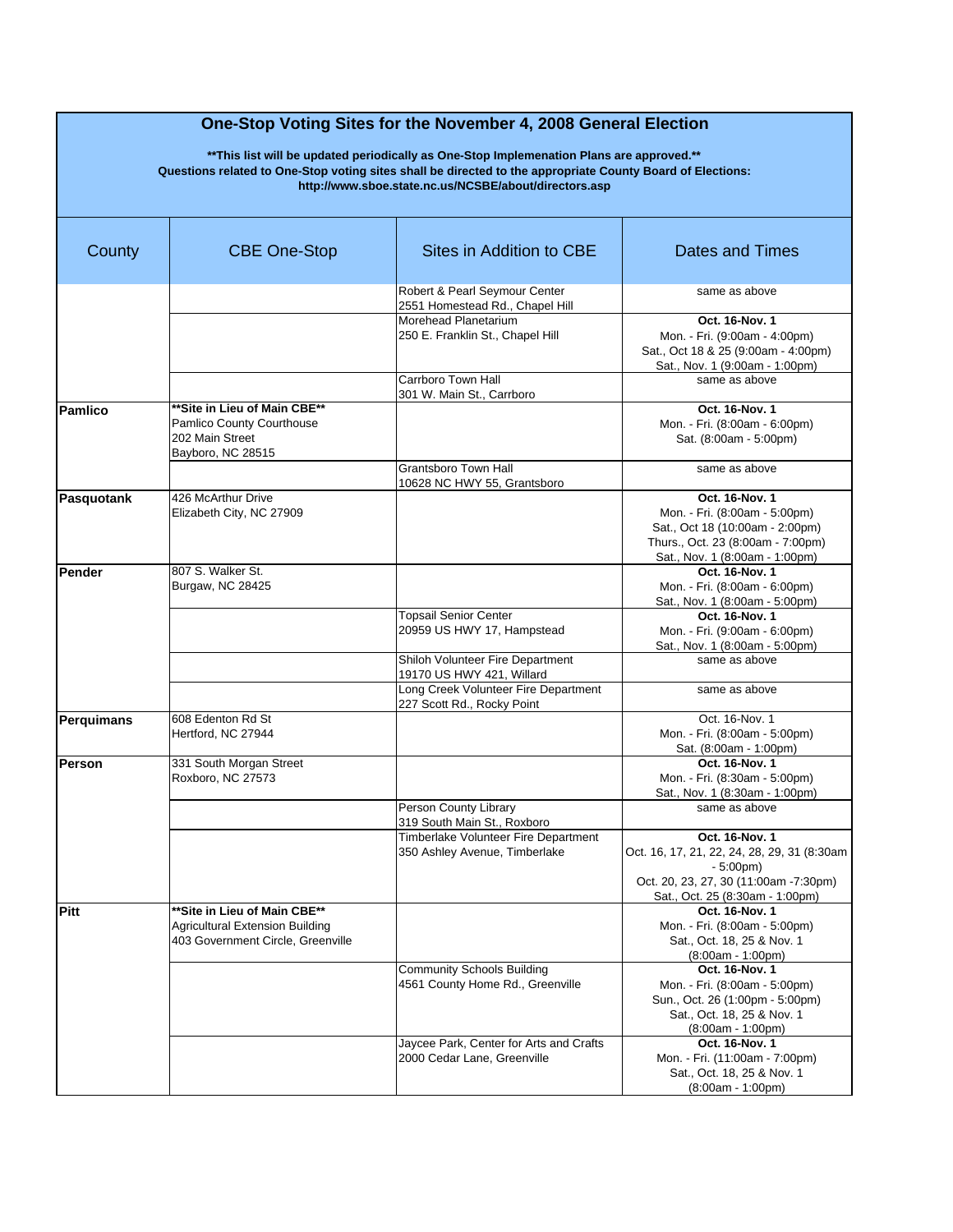| County          | <b>CBE One-Stop</b>                               | Sites in Addition to CBE                                                                                                                | <b>Dates and Times</b>                                                                                                                                                                                                                                                |
|-----------------|---------------------------------------------------|-----------------------------------------------------------------------------------------------------------------------------------------|-----------------------------------------------------------------------------------------------------------------------------------------------------------------------------------------------------------------------------------------------------------------------|
|                 |                                                   | <b>Winterville Fire Station</b><br>2593 Railroad St., Winterville                                                                       | same as above                                                                                                                                                                                                                                                         |
|                 |                                                   | <b>County Office Building</b><br>1717 W. 5th St., Greenville                                                                            | Oct. 16-Nov. 1<br>Mon. - Fri. (8:00am - 5:00pm)<br>Sat., Oct. 18, 25 & Nov. 1<br>$(8:00am - 1:00pm)$                                                                                                                                                                  |
|                 |                                                   | Newman Catholic Student Center<br>953 E. 10th St., Greenville                                                                           | Oct. 24-Nov. 1<br>Mon. - Fri. (11:00am - 7:00pm)<br>Sat., Oct. 25 & Nov. 1 (8:00am - 1:00pm)                                                                                                                                                                          |
| <b>Polk</b>     | 40 Courthouse St<br>Columbus, NC 28722            |                                                                                                                                         | Open normal business hours                                                                                                                                                                                                                                            |
|                 |                                                   | Green Creek Family Life Center<br>2382 Cox Rd., Tryon                                                                                   | Oct. 16-Nov. 1<br>Mon. - Fri. (12:00pm - 7:00pm)<br>Sat., Nov. 1 (8:30am - 1:00pm)                                                                                                                                                                                    |
|                 |                                                   | Mill Spring Fire Department<br>66 School Rd., Mill Spring                                                                               | same as above                                                                                                                                                                                                                                                         |
| Randolph        | Shaw Building, 158 Worth St<br>Asheboro, NC 27203 |                                                                                                                                         | Oct. 16 - Nov. 1<br>Mon., Wed., & Fri. (8:00am - 5:00pm)<br>Tues. & Thurs (8:00am - 6:00pm)<br>Sat., Nov. 1 (9:00am - 1:00pm)                                                                                                                                         |
|                 |                                                   | Archdale Public Library<br>10433 S. Main St., Archdale                                                                                  | Oct. 16 - Nov. 1<br>Mon. - Fri. (10:00am - 6:00pm)<br>Sat., Nov. 1 (9:00am - 1:00pm)                                                                                                                                                                                  |
|                 |                                                   | Liberty Town Hall<br>239 S. Fayetteville St., Liberty                                                                                   | Oct. 16 - Nov. 1<br>Mon., Wed., & Fri. (9:00am - 5:00pm)<br>Tues. & Thurs (9:00am - 6:00pm)<br>Sat., Nov. 1 (9:00am - 1:00pm)                                                                                                                                         |
|                 |                                                   | Randolph County Office Building<br>725 McDowell Rd., Asheboro                                                                           | Oct. 16 - Nov. 1<br>Mon., Wed., & Fri. (8:00am - 5:00pm)<br>Tues. & Thurs (8:00am - 6:00pm)<br>Sat., Nov. 1 (9:00am - 1:00pm)                                                                                                                                         |
| <b>Richmond</b> | 221 S. Hancock St<br>Rockingham, NC 28379         |                                                                                                                                         | Oct. 16-Nov. 1<br>Oct. 16 & 17 (8:00am - 5:00pm)<br>Mon. - Fri. (8:00am - 7:00pm)<br>Sat., Oct. 25 (10:00am - 4:00pm)<br>Sat., Nov. 1 (8:00am - 3:00pm)                                                                                                               |
|                 |                                                   | Robert L. and Elizabeth S. Cole<br>Auditorium and Community Center,<br><b>Richmond Community College</b><br>1042 W. Hamlet Ave., Hamlet | Oct. 20-Nov. 1<br>Mon. - Wed., Oct. 20-22<br>$(10:00am - 7:00pm)$<br>Thurs., Oct. 23 (10:00am - 4:00pm)<br>Fri., Oct. 24 (10:00am - 7:00pm)<br>Sat., Oct. 25 (10:00am - 1:00pm)<br>Mon. - Fri., Oct. 27-31<br>$(10:00am - 7:00pm)$<br>Sat., Nov. 1 (10:00am - 3:00pm) |
|                 |                                                   | Ellerbe Town Hall<br>108 W. Page St., Ellerbe                                                                                           | Oct. 27-Nov. 1<br>Mon. - Fri. (10:00am - 6:00pm)<br>Sat., Nov. 1 (10:00am - 3:00pm)                                                                                                                                                                                   |
| Robeson         | 108 W Elizabethtown Rd<br>Lumberton, NC 28359     |                                                                                                                                         |                                                                                                                                                                                                                                                                       |
|                 |                                                   | Pembroke Library<br>413 Blaine St., Pembroke                                                                                            | Oct. 16-Nov. 1<br>Oct. 16-31 (8:15am - 5:15pm)<br>Sat., Nov. 1 (8:15am - 1:00pm)                                                                                                                                                                                      |
|                 |                                                   | Gilbert Patterson Memorial Public Library<br>210 North Florence St., Maxton                                                             | same as above                                                                                                                                                                                                                                                         |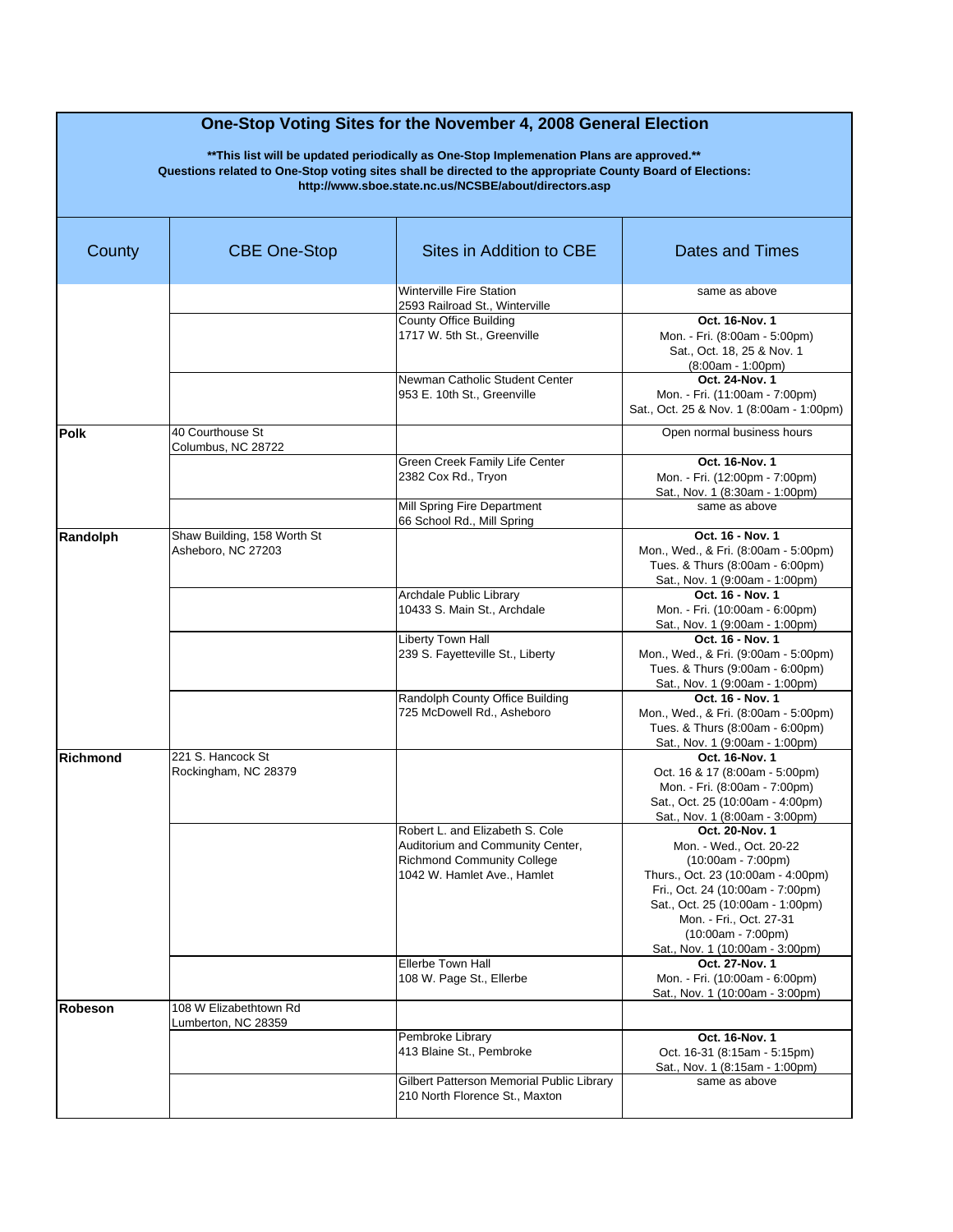| County            | <b>CBE One-Stop</b>                                                                                                                     | Sites in Addition to CBE                                                 | Dates and Times                                                                                                                                                                              |
|-------------------|-----------------------------------------------------------------------------------------------------------------------------------------|--------------------------------------------------------------------------|----------------------------------------------------------------------------------------------------------------------------------------------------------------------------------------------|
| Rockingham        | **Site in Lieu of Main CBE**<br>Rockingham Governmental Center,<br>Demonstration Kitchen, 2nd Floor<br>371 NC 65<br>Wentworth, NC 27375 |                                                                          | Oct. 16-Nov. 1<br>Mon. - Fri. (8:00am - 5:00pm)<br>Sat., Oct. 18, 25, & Nov. 1 (8:00am -<br>5:00 <sub>pm</sub>                                                                               |
|                   |                                                                                                                                         | Eden Centre<br>824 S. Van Buren Rd., Eden                                | Oct. 20-Oct. 27<br>Mon. - Fri. (11:00am - 7:30pm)<br>Sat., Oct. 25 (11:00am - 7:30pm)                                                                                                        |
|                   |                                                                                                                                         | Mayodan Wal-Mart Shopping Center<br>6711 NC 135, Mayodan                 | same as above                                                                                                                                                                                |
|                   |                                                                                                                                         | Pennrose Mall<br>1601 S. Scales St., Reidsville                          | same as above                                                                                                                                                                                |
|                   |                                                                                                                                         | Reidsville YMCA<br>504 S. Main St., Reidsville                           | Oct. 24-Oct. 27<br>Mon. - Fri. (11:00am - 7:30pm)<br>Sat., Oct. 25 (11:00am - 7:30pm)                                                                                                        |
|                   |                                                                                                                                         | <b>Draper Recreation Center</b><br>1720 Mill Ave., Eden                  | same as above                                                                                                                                                                                |
| Rowan             | 130 West Innes St.<br>Salisbury, NC 28144                                                                                               |                                                                          | Oct. 16-Nov. 1<br>Mon. - Fri. (8:00am - 5:00pm)<br>Sat., Nov. 1 (8:00am - 1:00pm)                                                                                                            |
|                   |                                                                                                                                         | South Branch of the Rowan Public Library<br>920 Kimball Rd., China Grove | Oct. 17-Oct. 31<br>Mon. - Fri. (10:00am - 7:00pm)                                                                                                                                            |
|                   |                                                                                                                                         | East Branch of the Rowan Public Library<br>110 Broad St., Rockwell       | same as above                                                                                                                                                                                |
|                   |                                                                                                                                         | Cleveland Town Hall<br>302 East Main St., Cleveland                      | Oct. 20-Oct. 31<br>Mon. - Fri. (10:00am - 7:00pm)                                                                                                                                            |
|                   |                                                                                                                                         | Rowan Public Library (Headquarters)<br>201 West Fisher St., Salisbury    | Oct. 20-Oct. 31<br>Mon. - Fri. (10:00am - 7:00pm)<br>Sat., Nov. 1 (8:00am - 1:00pm)                                                                                                          |
| <b>Rutherford</b> | 298 Fairground Road<br>Spindale, NC 28160                                                                                               |                                                                          | Oct. 16-Nov. 1<br>Mon. - Fri. (8:30am - 5:00pm)<br>Sat., Nov. 1 (8:30am - 1:00pm)                                                                                                            |
|                   |                                                                                                                                         | Rutherford County Annex Building<br>289 North Main St., Rutherfordton    | Oct. 20-Nov. 1<br>Mon. - Fri. (10:00am - 6:00pm)<br>Sat., Oct. 25 (10:00am - 6:00pm)<br>Sat., Nov. 1 (8:30am - 1:00pm)                                                                       |
|                   |                                                                                                                                         | <b>Ellenboro Fire Department</b><br>175 Depot St., Ellenboro             | same as above                                                                                                                                                                                |
|                   |                                                                                                                                         | <b>EMS/Library Building</b><br>150 Bills Creek Rd., Lake Lure            | same as above                                                                                                                                                                                |
| <b>Sampson</b>    | 120 County Complex Road<br>Clinton, NC 28328                                                                                            |                                                                          | Oct. 16-Nov. 1<br>Mon. - Thurs. (8:00am - 7:00pm)<br>Fridays (8:00am - 5:00pm)<br>Sat. Oct. 18 & 25 (10:00am - 5:00pm)<br>Sun., Oct. 26 (1:30pm - 5:30pm)<br>Sat., Nov. 1 (10:00am - 1:00pm) |
|                   |                                                                                                                                         | <b>Garland Rescue Squad Building</b><br>20 Rich Rd., Garland             | Oct. 16-Nov. 1<br>Mon. - Thurs. (2:00pm - 7:00pm)<br>Fridays (2:00pm - 5:00pm)<br>Sat. Oct. 18 & 25 (10:00am - 5:00pm)<br>Sat., Nov. 1 (10:00am - 1:00pm)                                    |
|                   |                                                                                                                                         | <b>Newton Grove Fire Station</b><br>313 W. Weeksdale St., Newton Grove   | same as above                                                                                                                                                                                |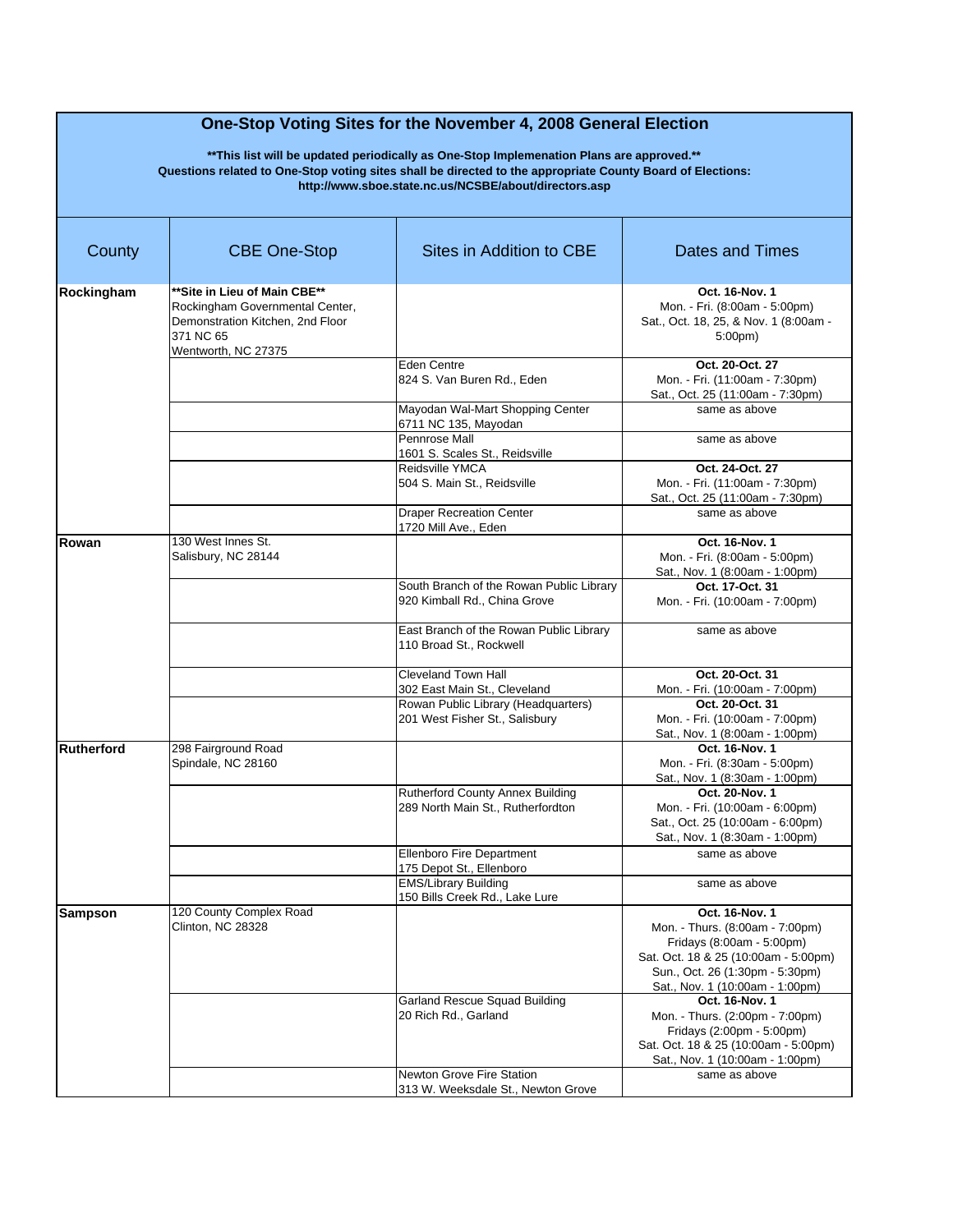| County          | <b>CBE One-Stop</b>                                                                                            | Sites in Addition to CBE                                                                   | Dates and Times                                                                                                                |
|-----------------|----------------------------------------------------------------------------------------------------------------|--------------------------------------------------------------------------------------------|--------------------------------------------------------------------------------------------------------------------------------|
|                 |                                                                                                                | Roseboro Municipal Building<br>101 W. Pleasant St., Roseboro                               | same as above                                                                                                                  |
| <b>Scotland</b> | ** Site in Lieu of Main CBE**<br><b>County Annex Building</b><br>231 East Cronly St., Laurinburg               |                                                                                            | Oct. 16-Nov. 1<br>Mon. - Fri. (8:00am - 5:00pm)<br>Sat., Oct. 18 (8:00am - 5:00pm)<br>Sat., Nov. 1 (8:00am - 1:00pm)           |
| <b>Stanly</b>   | 1000 North First Street Ste 16<br>Albemarle, NC 28001                                                          |                                                                                            | Oct. 16-Nov. 1<br>Mon. - Fri. (8:30am - 7:00pm)<br>Sun., Oct. 26 (1:00pm - 4:00pm)<br>Sat., Oct. 25 & Nov. 1 (8:30am - 1:00pm) |
|                 |                                                                                                                | New London Community Center<br>118 W. Gold St., New London                                 | Oct. 20-Nov. 1<br>Mon. - Fri. (1:00pm - 7:00pm)<br>Sun., Oct. 26 (1:00pm - 4:00pm)<br>Sat., Oct. 25 & Nov. 1 (8:30am - 1:00pm) |
|                 |                                                                                                                | <b>Stanly Community College</b><br><b>Crutchfield Campus</b><br>102 Stanly Parkway, Locust | same as above                                                                                                                  |
|                 |                                                                                                                | Old Water Plant<br>110 Campbell St., Norwood                                               | same as above                                                                                                                  |
| <b>Stokes</b>   | 1012 Main Street<br>Danbury, NC 27016                                                                          |                                                                                            | Oct. 16-Nov. 1<br>Mon. - Fri. (8:30am - 5:00pm)<br>Sat., Nov. 1 (8:30am - 1:00pm)                                              |
|                 |                                                                                                                | Walnut Cove Fire Department<br>527 N. Main St., Walnut Cove                                | Oct. 27-Nov. 1<br>Mon. - Fri. (11:00am - 6:00pm)<br>Sat., Nov. 1 (10:00am - 1:00pm)                                            |
|                 |                                                                                                                | King Public Library<br>101 Pilot View Dr., King                                            | same as above                                                                                                                  |
| <b>Surry</b>    | 118 Hamby Rd, Suite 319<br>Dobson, NC 27017                                                                    |                                                                                            | Oct. 16-Nov. 1<br>Mon. - Fri. (8:10am - 5:00pm)<br>Sat., Nov. 1 (8:15am - 1:00pm)                                              |
|                 |                                                                                                                | Mount Airy Public Library<br>145 Rockford St., Mount Airy                                  | Oct. 27-Nov. 1<br>Mon. - Thur. (8:30am - 8:00pm)<br>Fri. (8:30am - 5:00pm)<br>Sat., Nov. 1 (10:00am - 1:00pm)                  |
|                 |                                                                                                                | Elkin Rescue Squad Building<br>940 N. Bridge St., Elkin                                    | Oct. 27-Nov. 1<br>Mon. - Fri. (10:00am - 8:00pm)<br>Sat., Nov. 1 (9:00am - 1:00pm)                                             |
| <b>Swain</b>    | 1422 HWY 19 S.<br>Bryson City, NC 28713                                                                        |                                                                                            | Oct. 16-Nov. 1<br>Mon. - Fri. (8:00am - 5:00pm)<br>Sat., Nov. 1 (8:00am - 1:00pm)                                              |
| Transylvania    | **Site in Lieu of Main CBE**<br>Old Library Building<br>Corner of Broad St. & Morgan St.<br>Brevard, NC 28712  |                                                                                            | Oct. 16-Nov. 1<br>Mon. - Fri. (8:30am - 6:00pm)<br>Sat., Oct. 18, 25, & Nov. 1 (8:30am -<br>$1:00 \text{pm}$                   |
| <b>Tyrrell</b>  | 403 Main Street<br>Columbia, NC 27925                                                                          |                                                                                            | Oct. 16-Nov. 1<br>Mon. - Fri. (9:00am - 5:00pm)<br>Sat., Nov. 1 (9:00am - 1:00pm)                                              |
| <b>Union</b>    | ** Site in Lieu of Main CBE**<br>Union County Public Library (Griffin<br>Room)<br>316-A Windsor St. E., Monroe |                                                                                            | Oct. 16-Nov. 1<br>Mon. - Fri. (8:30am - 6:00pm)<br>Sat., Oct 18, 25 & Nov. 1<br>$(9:00am - 1:00pm)$                            |
|                 |                                                                                                                | Wesley Chapel Volunteer Fire Dept.<br>8821 New Town Rd., Waxhaw                            | Oct. 16-Nov. 1<br>Mon. - Fri. (10:00am - 6:00pm)<br>Sat., Oct 18, 25 & Nov. 1<br>$(9:00am - 1:00pm)$                           |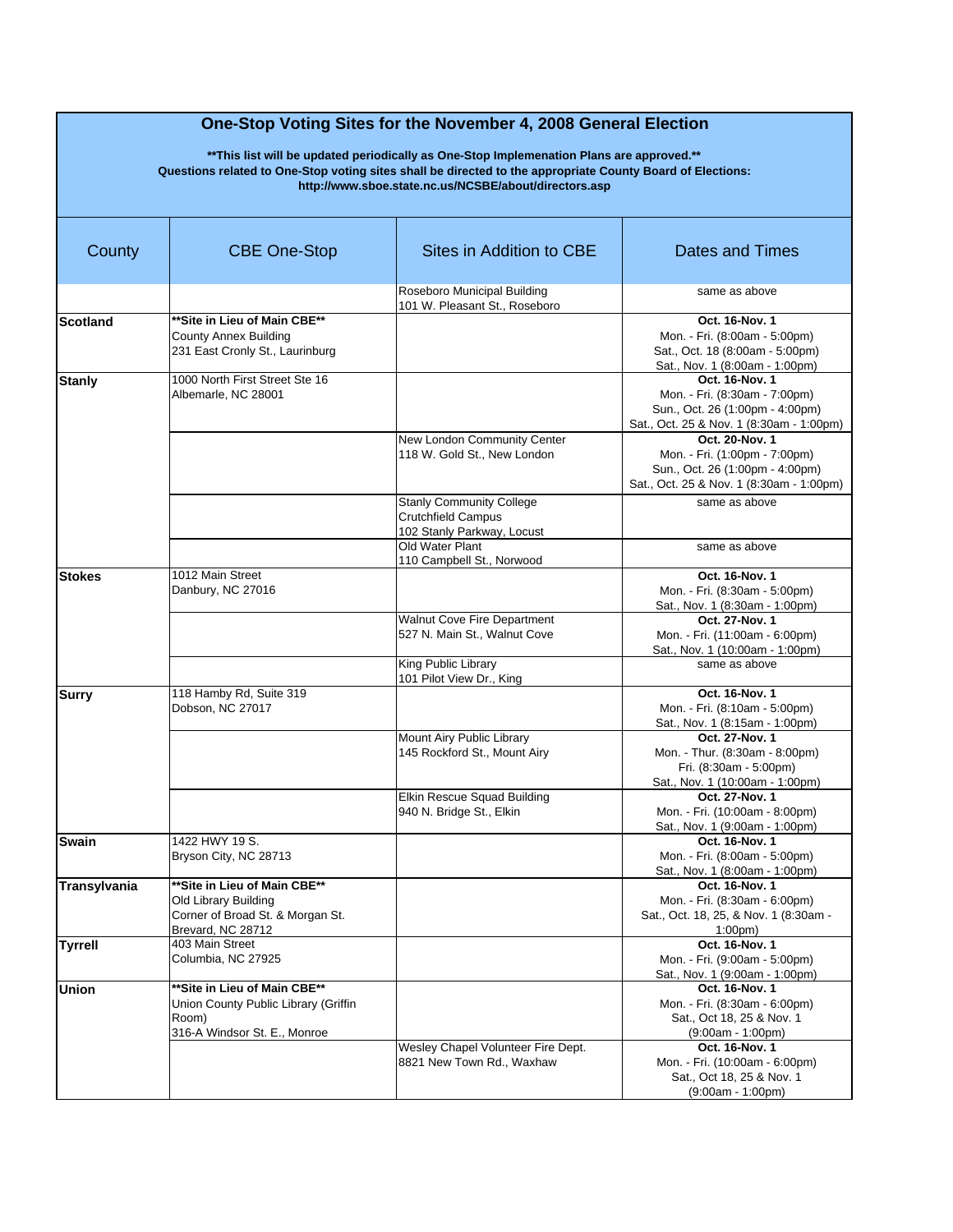| County | <b>CBE One-Stop</b>                                                                                                                         | Sites in Addition to CBE                                                     | Dates and Times                                                                                                                                                                             |
|--------|---------------------------------------------------------------------------------------------------------------------------------------------|------------------------------------------------------------------------------|---------------------------------------------------------------------------------------------------------------------------------------------------------------------------------------------|
|        |                                                                                                                                             | Hemby Bridge Volunteer Fire Dept.<br>6628 Mill Grove Rd., Indian Trail       | same as above                                                                                                                                                                               |
|        |                                                                                                                                             | Stallings Volunteer Fire Dept.<br>4616 Old Monroe Rd., Indian Trail          | same as above                                                                                                                                                                               |
|        |                                                                                                                                             | <b>Wingate Community Center</b><br>315 West Elm St., Wingate                 | same as above                                                                                                                                                                               |
| Vance  | 300 S. Garnett St, Ste C<br>Henderson, NC 27536                                                                                             |                                                                              | Oct. 16-Nov. 1<br>Mon. - Fri. (8:30am - 5:00pm)<br>Sat., Oct. 25 (8:30am - 5:00pm)<br>Sun., Oct 26 (1:00pm - 5:00pm)<br>Sat., Nov. 1 (8:30am - 5:00pm)                                      |
|        |                                                                                                                                             | City of Henderson Operations Center<br>900 Beckford Dr., Henderson           | same as above                                                                                                                                                                               |
| Wake   | **Site in Lieu of Main CBE**<br>Waverly F. Akins Wake County Office<br>Building, Wake County Conference Rm<br>337 S. Salisbury St., Raleigh | <b>Cedar Fork Community Center</b>                                           | Oct. 16-Nov. 1<br>Mon. - Fri. (8:30am - 5:00pm)<br>Sat., Oct. 25 (10:00am - 7:00pm)<br>Sun., Oct 26 (1:00pm - 5:00pm)<br>Sat., Nov. 1 (10:00am - 1:00pm)<br>Oct. 23-Nov. 1                  |
|        |                                                                                                                                             | 1050 B Town Hall Dr., Morrisville                                            | Mon. - Fri. (10:00am - 7:00pm)<br>Sat., Oct. 25 (10:00am - 7:00pm)<br>Sun., Oct. 26 (1:00pm - 5:00pm)<br>Sat., Nov. 1 (10:00am - 1:00pm)                                                    |
|        |                                                                                                                                             | <b>Falcon Park Hut</b><br>105 Falcon Dr., Fuguay-Varina                      | same as above                                                                                                                                                                               |
|        |                                                                                                                                             | Knightdale Pool and Clubhouse<br>202 Milburnie Rd., Knightdale               | same as above                                                                                                                                                                               |
|        |                                                                                                                                             | Lake Lynn Community Center<br>7921 Ray Rd., Raleigh                          | same as above                                                                                                                                                                               |
|        |                                                                                                                                             | Laurel Hills Community Center<br>3808 Edwards Mill Rd., Raleigh              | same as above                                                                                                                                                                               |
|        |                                                                                                                                             | <b>Pearl Street Building</b><br>110 Pearl St., Garner                        | same as above                                                                                                                                                                               |
|        |                                                                                                                                             | Wake County Eastern Regional Center<br>1002 Dogwood Dr., Zebulon             | same as above                                                                                                                                                                               |
|        |                                                                                                                                             | Wake Forest Community House<br>133 W. Owen St., Wake Forest                  | same as above                                                                                                                                                                               |
|        |                                                                                                                                             | Wake Tech Community College Main<br>Campus<br>9101 Fayetteville Rd., Raleigh | same as above                                                                                                                                                                               |
|        |                                                                                                                                             | W.E. Hunt Community Center and Gym<br>301 Stinson Ave., Holly Springs        | same as above                                                                                                                                                                               |
|        |                                                                                                                                             | Cary Towne Center Mall<br>1105 Walnut St., Cary                              | Oct. 16-Nov. 1<br>Oct. 16-18 (10:00am - 7:00pm)<br>Sun., Oct 19 & 26 (1:00pm - 5:00pm)<br>Oct. 20-25 (10:00am - 7:00pm)<br>Oct. 27-31 (10:00am - 7:00pm)<br>Sat., Nov. 1 (10:00am - 1:00pm) |
|        |                                                                                                                                             | <b>Chavis Community Center</b><br>505 Martin Luther King Blvd., Raleigh      | same as above                                                                                                                                                                               |
|        |                                                                                                                                             | <b>Pullen Arts Center</b><br>105 Pullen Rd., Raleigh                         | same as above                                                                                                                                                                               |
|        |                                                                                                                                             | <b>Triangle Town Center Mall</b><br>5959 Triangle Town Blvd., Raleigh        | same as above                                                                                                                                                                               |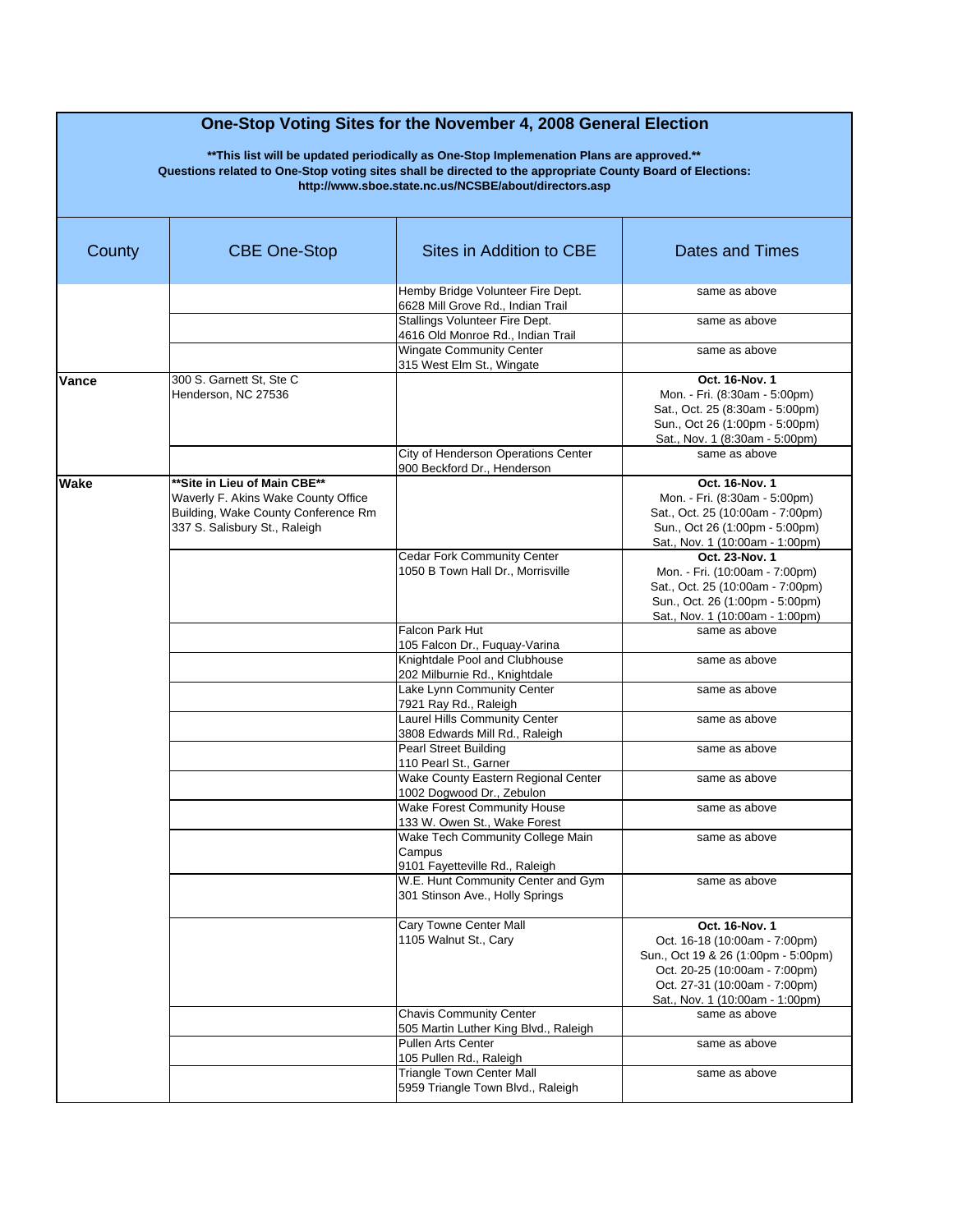| County        | <b>CBE One-Stop</b>          | Sites in Addition to CBE                                             | <b>Dates and Times</b>              |
|---------------|------------------------------|----------------------------------------------------------------------|-------------------------------------|
| Warren        | John Graham Annex Bldg.      |                                                                      | Oct. 16-Nov. 1                      |
|               | 309 N Main Street            |                                                                      | Mon. - Fri. (8:30am - 5:00pm)       |
|               | Warrenton, NC 27589          |                                                                      | Sat., Oct. 18, 25 & Nov. 1          |
|               |                              |                                                                      | $(8:30am - 1:00pm)$                 |
|               |                              | Vaughan Elementary School                                            | Oct. 16-Nov. 1                      |
|               |                              | 110 Matt Nelson Rd., Vaughan                                         | Mon. - Fri. (8:30am - 4:00pm)       |
| Washington    | 116 Adams St                 |                                                                      | Oct. 16-Nov. 1                      |
|               | Plymouth, NC 27962           |                                                                      | Mon. - Fri. (8:30am - 5:00pm)       |
|               |                              |                                                                      | Closed for lunch 1:00pm - 2:00pm    |
|               |                              |                                                                      | Sat., Nov. 1 (8:00am - 1:00pm)      |
| Watauga       | 842 West King Street, Ste. 6 |                                                                      | Open normal business hours          |
|               | Boone, NC 28607              |                                                                      |                                     |
|               |                              | <b>Boone Town Hall</b>                                               | Oct. 16-Nov. 1                      |
|               |                              | (Town Council Chambers)                                              | Mon. - Fri. (8:00am - 5:00pm)       |
|               |                              | 1500 Blowing Rock Rd., Boone                                         | Sat., Nov. 1 (8:00am - 1:00pm)      |
|               |                              | <b>Agricultural Conference Center</b><br>252 Poplar Grove Rd., Boone | same as above                       |
|               |                              | Appalachain State University                                         | Oct. 20-Nov. 1                      |
|               |                              | <b>Plemmons Student Union</b>                                        | Mon. - Fri. (8:00am - 5:00pm)       |
|               |                              | 221 College St., Room 112, Boone                                     | Sat., Nov. 1 (8:00am - 1:00pm)      |
|               |                              | Mountaineer Ruritan Club                                             | Oct. 27-Nov. 1                      |
|               |                              | 1161 US HWY 321 N, Sugar Grove                                       | Mon. - Fri. (8:00am - 5:00pm)       |
|               |                              |                                                                      | Sat., Nov. 1 (8:00am - 1:00pm)      |
| <b>Wayne</b>  | **Site in Lieu of Main CBE** |                                                                      | Oct. 16-Nov. 1                      |
|               | Wayne County Public Library  |                                                                      | Mon. - Tue. (10:00am - 7:00pm)      |
|               | 1001 E. Ash St., Goldsboro   |                                                                      | Wed. - Fri. (8:00am - 5:00pm)       |
|               |                              |                                                                      | Sat.- Sun. (1:00pm - 5:00pm)        |
|               |                              |                                                                      | Sat., Nov. 1 (8:00am - 1:00pm)      |
|               |                              | <b>Dudley Fire Station</b>                                           | same as above                       |
|               |                              | 4533 US Hwy 117 S., Dudley                                           |                                     |
|               |                              | Woodmen of the World                                                 | same as above                       |
|               |                              | 3733 Hwy 117 N., Goldsboro                                           |                                     |
|               |                              | <b>Fremont Town Hall</b>                                             | Oct. 25-Nov. 1                      |
|               |                              | 120 E. Main St., Fremont                                             | Sat. - Fri. (1:00pm - 5:00pm)       |
|               |                              |                                                                      | Sat., Nov. 1 (8:00am - 1:00pm)      |
|               |                              | Johnston Ambulance Service (JAS)                                     | same as above                       |
|               |                              | 2803 Hwy 70 W., Goldsboro                                            |                                     |
| <b>Wilkes</b> | **Site in Lieu of Main CBE** |                                                                      | Oct. 16-Nov. 1                      |
|               | Wilkes County Office Bldg.,  |                                                                      | Mon. - Fri. (9:00am - 5:00pm)       |
|               | County Commissioner's Room   |                                                                      | Sat., Nov. 1 (9:00am - 1:00pm)      |
|               | 110 North St., Wilkesboro    |                                                                      |                                     |
|               |                              | Ronda Fire Department                                                | Oct. 28-Nov. 1                      |
|               |                              | 12164 Elkin Hwy., Ronda                                              | Tue. - Fri. (9:00am - 4:30pm)       |
|               |                              |                                                                      | Sat., Nov. 1 (9:00am - 12:00pm)     |
|               |                              | Millers Creek Fire Department                                        | same as above                       |
|               |                              | 5180 Boone Trail, Millers Creek                                      |                                     |
|               |                              | Mulberry-Fairplains Fire Department                                  | same as above                       |
|               |                              | 2055 Sparta Rd., North Wilkesboro                                    |                                     |
| <b>Wilson</b> | 112 Douglas St. East         |                                                                      | Oct. 16-Nov. 1                      |
|               | <b>Wilson, NC 27893</b>      |                                                                      | Mon. - Fri. (8:00am - 5:00pm)       |
|               |                              |                                                                      | Sat., Oct 18 & 25 (9:00am - 3:00pm) |
|               |                              |                                                                      | Sat., Nov. 1 (8:00am - 1:00pm)      |
|               |                              | Wilson County Miller Road Office Bldg                                | Oct. 20-Oct. 31                     |
|               |                              | 2201 Miller Rd., Wilson                                              | Mon. - Fri. (9:00am - 4:00pm)       |